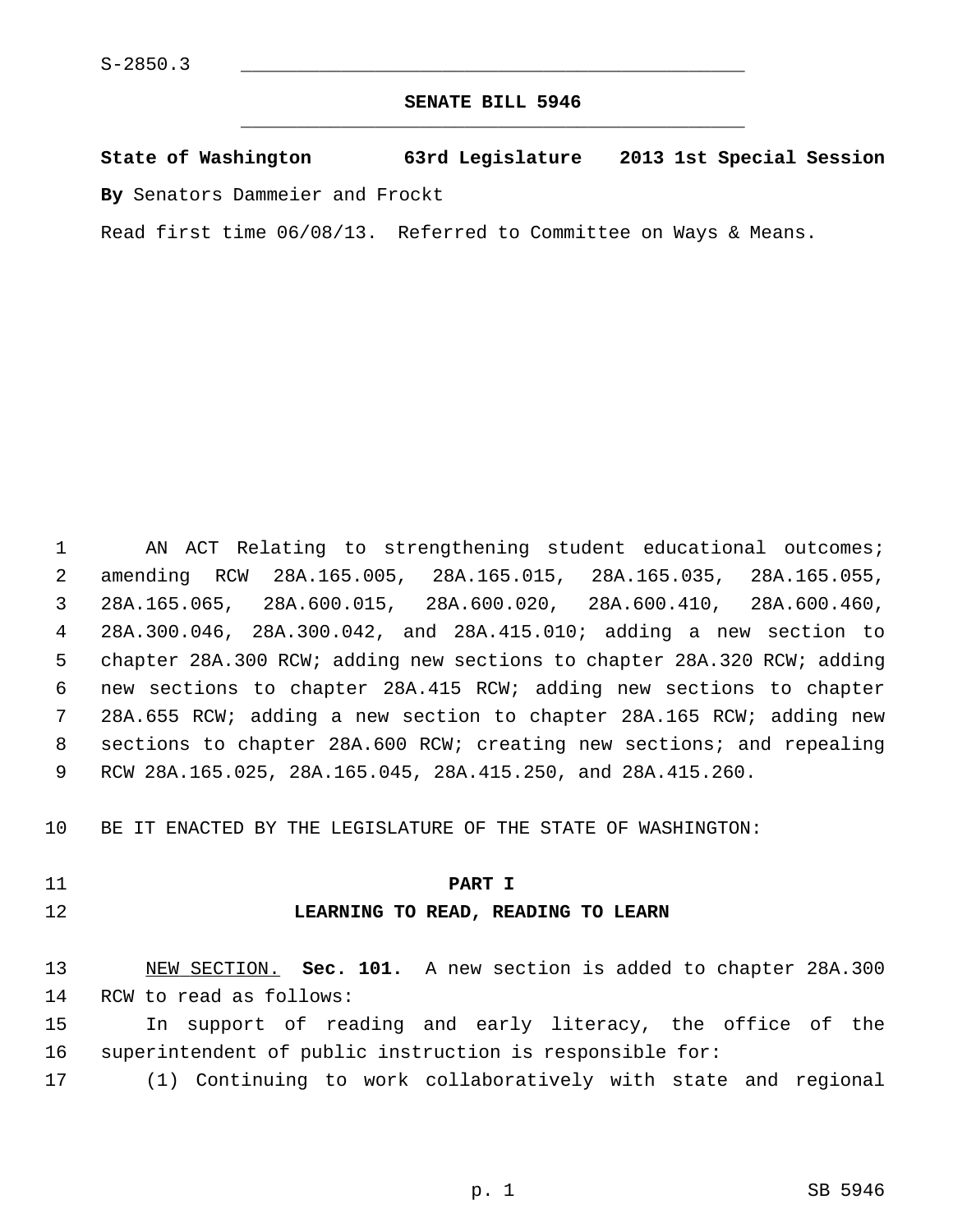1 partners such as the department of early learning and the educational 2 service districts to establish early literacy benchmarks and standards 3 and to implement the Washington state comprehensive literacy plan;

 4 (2) Disseminating research and information to school districts 5 about evidence-based programs and practices in reading readiness 6 skills, early literacy, and reading instruction;

 7 (3) Providing statewide models to support school districts that are 8 implementing response to intervention initiatives, positive behavior 9 intervention support systems, or other similar comprehensive models of 10 data-based identification and early intervention; and

11 (4) Within available funds and in partnership with the educational 12 service districts, providing technical assistance and professional 13 development opportunities for school districts.

14 NEW SECTION. **Sec. 102.** A new section is added to chapter 28A.320 15 RCW to read as follows:

16 School districts are responsible for providing a comprehensive 17 system of instruction and services in reading and early literacy to 18 kindergarten through fourth grade students and their parents or 19 guardians that is based on the degree of student need for additional 20 support. Reading and early literacy systems provided by school 21 districts must include:

22 (1) Annual use of screening assessments and other tools to identify 23 at-risk readers in kindergarten through fourth grade, such as the 24 Washington kindergarten inventory of developing skills, the Washington 25 state early learning and development guidelines for birth through third 26 grade, the second grade reading assessment under RCW 28A.300.310, and 27 locally used assessments and other tools; and

28 (2) Research-based family involvement and engagement strategies, 29 including strategies to help families and guardians assist in improving 30 students' reading and early literacy skills at home.

31 NEW SECTION. **Sec. 103.** A new section is added to chapter 28A.415 32 RCW to read as follows:

33 (1) High-quality professional development is essential for 34 educators to keep abreast of the important advances in research that 35 are occurring regarding instructional strategies and curriculum.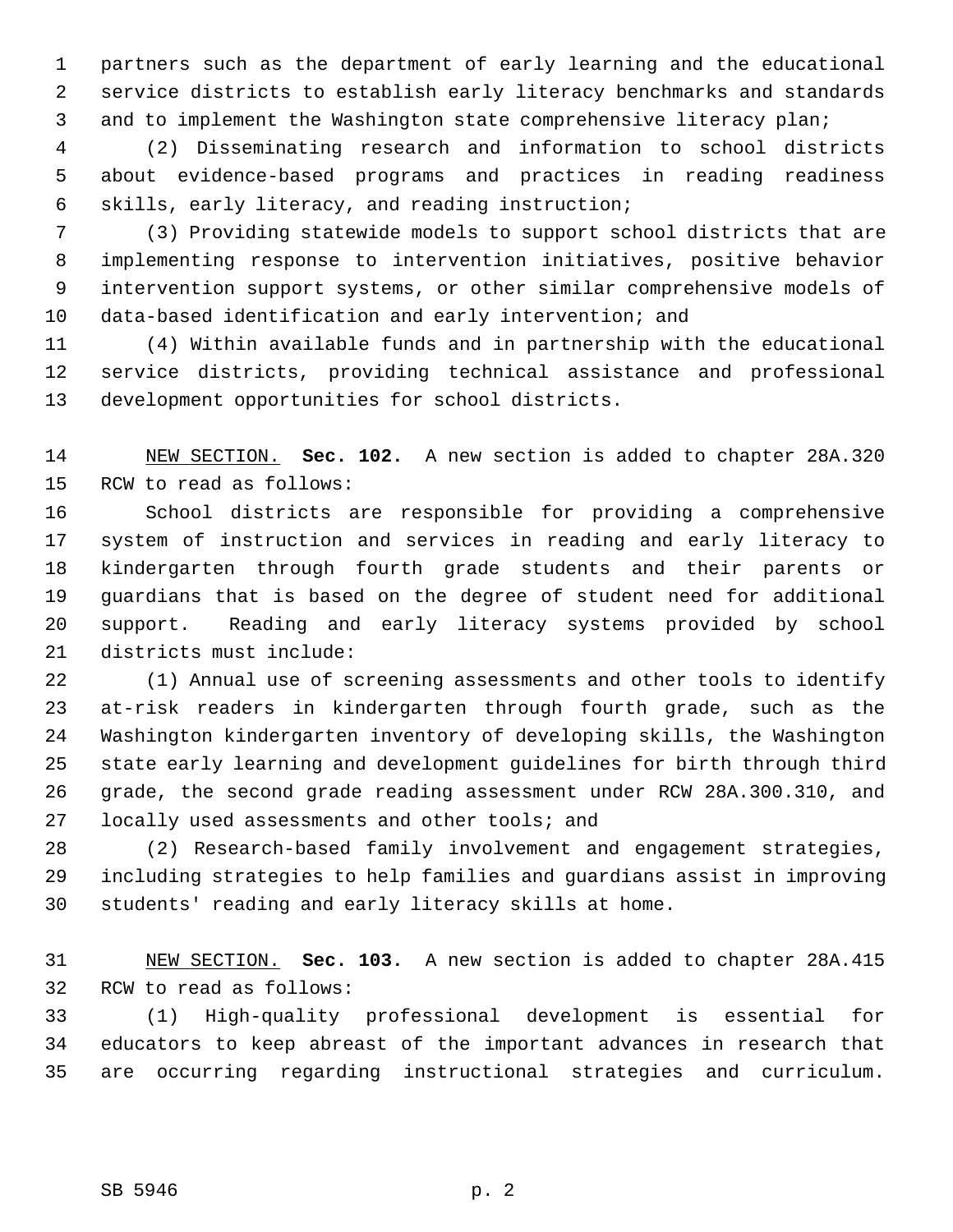1 Professional development in early literacy is especially important to 2 support the instruction of young readers since reading proficiency is 3 a crucial element for student academic success.

 4 (2) Subject to funds appropriated for this specific purpose, the 5 office of the superintendent of public instruction shall create 6 partnerships with the educational service districts and public or 7 private institutions of higher education with approved educator 8 preparation programs to develop and deliver research-based professional 9 development learning opportunities in reading instruction and early 10 literacy for teachers of kindergarten through fourth grade students.

11 NEW SECTION. **Sec. 104.** A new section is added to chapter 28A.320 12 RCW to read as follows:

13 (1) Each school district shall require that report cards for 14 students in kindergarten through fourth grade include information 15 regarding how the student is progressing on acquiring reading skills 16 and whether the student is at grade level in reading.

17 (2) If a student is not reading at or above grade level, the 18 teacher, with the support of other school personnel as appropriate, 19 must explain to the parent or guardian which interventions and 20 strategies will be used to help improve the student's reading skills 21 and must provide strategies for parents or guardians to assist with 22 improving the student's reading skills at home.

23 (3) Each school shall report to the school district the number of 24 students in grades kindergarten through four who are reading below 25 grade level and the interventions that are being provided to improve 26 the reading skills of the students, with the information disaggregated 27 by subgroups of students. The school district shall aggregate the 28 reports from the schools and provide the reports to the office of the 29 superintendent of public instruction. The office of the superintendent 30 of public instruction shall submit a statewide report annually to the 31 education committees of the legislature and the educational opportunity 32 gap oversight and accountability committee.

33 NEW SECTION. **Sec. 105.** A new section is added to chapter 28A.655 34 RCW to read as follows:

35 (1) The definitions in this subsection apply throughout this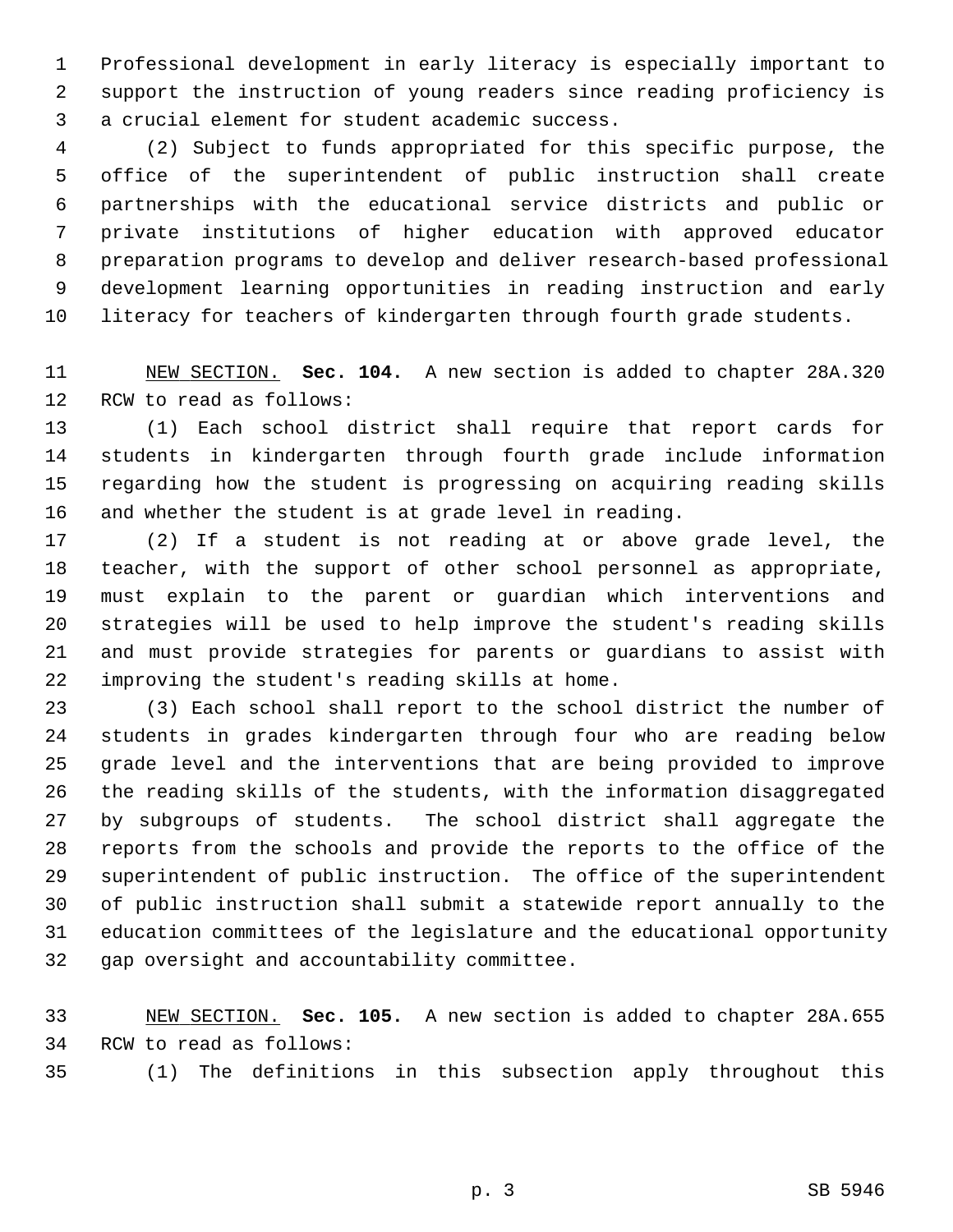1 section and section 106 of this act unless the context clearly requires 2 otherwise.

 3 (a) "Basic" means a score on the statewide student assessment at a 4 level two in a four-level scoring system.

 5 (b) "Below basic" means a score on the statewide student assessment 6 at a level one in a four-level scoring system.

 7 (c) "Not meet the state standard" means a score on the statewide 8 student assessment at either a level one or a level two in a four-level 9 scoring system.

10 (2) Beginning in the 2014-15 school year, for any student who 11 receives a score of below basic on the third grade statewide student 12 assessment in English language arts, a meeting must be scheduled before 13 the end of the school year between the student's parent or guardian, 14 teacher, and the principal of the school the student attends or the 15 principal's designee to discuss appropriate grade placement and 16 recommended intensive strategies to improve the student's reading 17 skills. For students to be placed in fourth grade, the strategies 18 discussed must include an intensive improvement strategy provided, 19 supported, or contracted by the school district that includes a summer 20 program or other option identified by the parents, teacher, principal, 21 or principal's designee as appropriately meeting the student's need to 22 prepare for fourth grade. The parents or guardians must be fully 23 informed about the strategies and the parent's or guardian's consent 24 must be obtained regarding the appropriate grade placement and the 25 intensive improvement strategy to be implemented. The school district 26 must implement the strategy selected in consultation with the student's 27 parents or guardians.

28 (3) If a student does not have a score in English language arts on 29 the third grade statewide student assessment but the district 30 determines, using district or classroom-based diagnostic assessments or 31 another standardized assessment, that the student's performance is 32 equivalent to below basic in English language arts, the policy in 33 subsection (2) of this section applies.

34 (4) Students participating in the transitional bilingual 35 instruction program are exempt from the policy in subsection (2) of 36 this section, unless the student has participated in the transitional 37 bilingual instruction program for three school years and receives a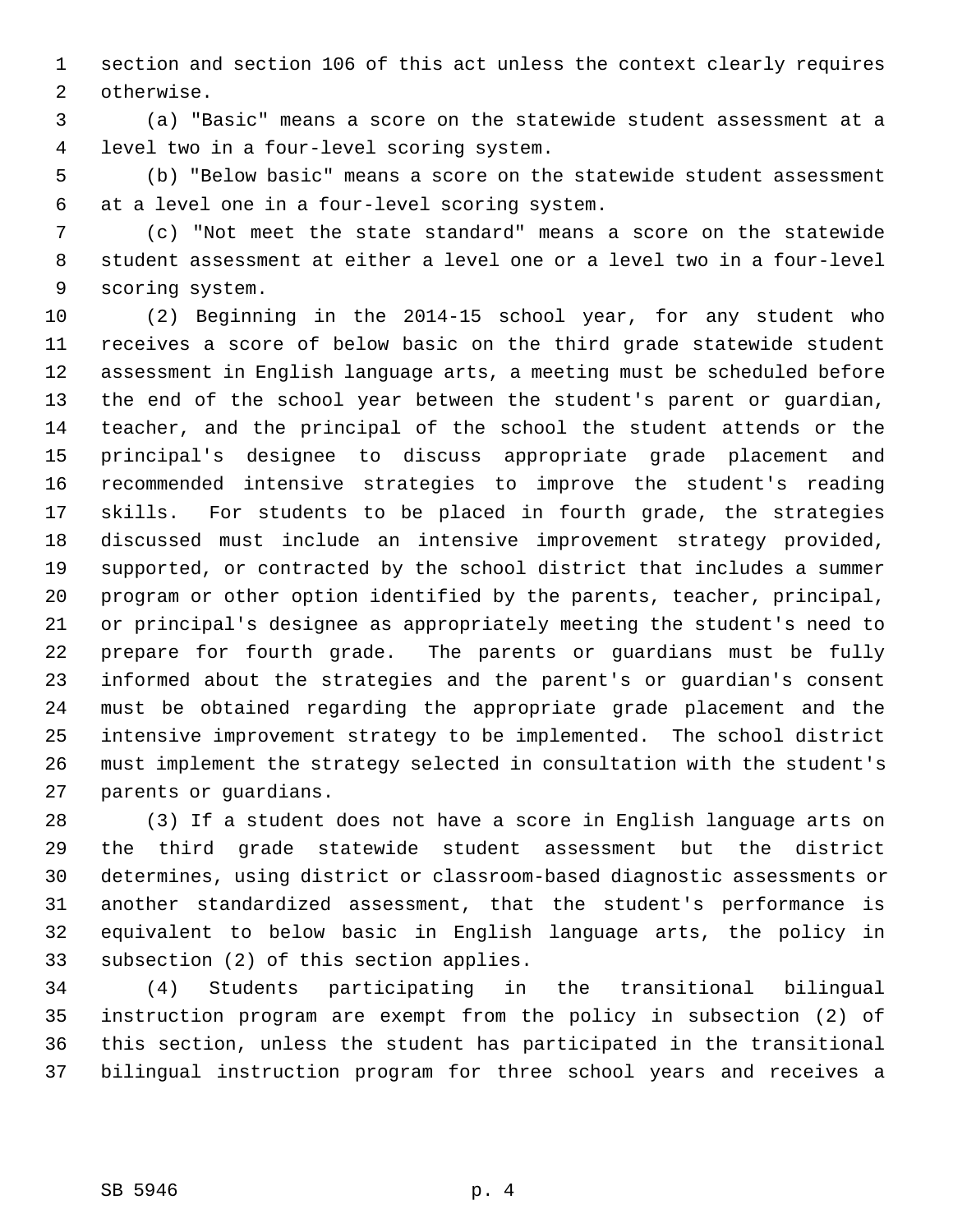1 score of below basic on the third grade statewide student assessment in 2 English language arts.

 3 (5) Students with disabilities whose individualized education 4 program includes specially designed instruction in reading or English 5 language arts are exempt from subsections (2), (3), and (4) of this 6 section. Communication and consultation with parents or guardians of 7 such students shall occur through the individualized education program 8 process required under chapter 28A.155 RCW and associated 9 administrative rules.

10 NEW SECTION. **Sec. 106.** A new section is added to chapter 28A.655 11 RCW to read as follows:

12 (1)(a) Beginning in the 2015-16 school year, except as otherwise 13 provided in this subsection (1), for any student who received a score 14 of basic or below basic on the third grade statewide student assessment 15 in English language arts in the previous school year, the school 16 district must implement an intensive reading and literacy improvement 17 strategy from a state menu of best practices established in accordance 18 with subsection (3) of this section or an alternative strategy in 19 accordance with subsection (4) of this section.

20 (b) Reading and literacy improvement strategies for students with 21 disabilities whose individualized education program includes specially 22 designed instruction in reading or English language arts shall be as 23 provided in the individualized education program.

24 (2)(a) Also beginning in the 2015-16 school year, in any school 25 where more than forty percent of the tested students received a score 26 of basic or below basic on the third grade statewide student assessment 27 in English language arts in the previous school year, as calculated 28 under this subsection (2), the school district must implement an 29 intensive reading and literacy improvement strategy from a state menu 30 of best practices established in accordance with subsection (3) of this 31 section or an alternative strategy in accordance with subsection (4) of 32 this section for all students in grades kindergarten through four at 33 the school.

34 (b) For the purposes of this subsection (2), the office of the 35 superintendent of public instruction shall exclude the following from 36 the calculation of a school's percentage of tested students receiving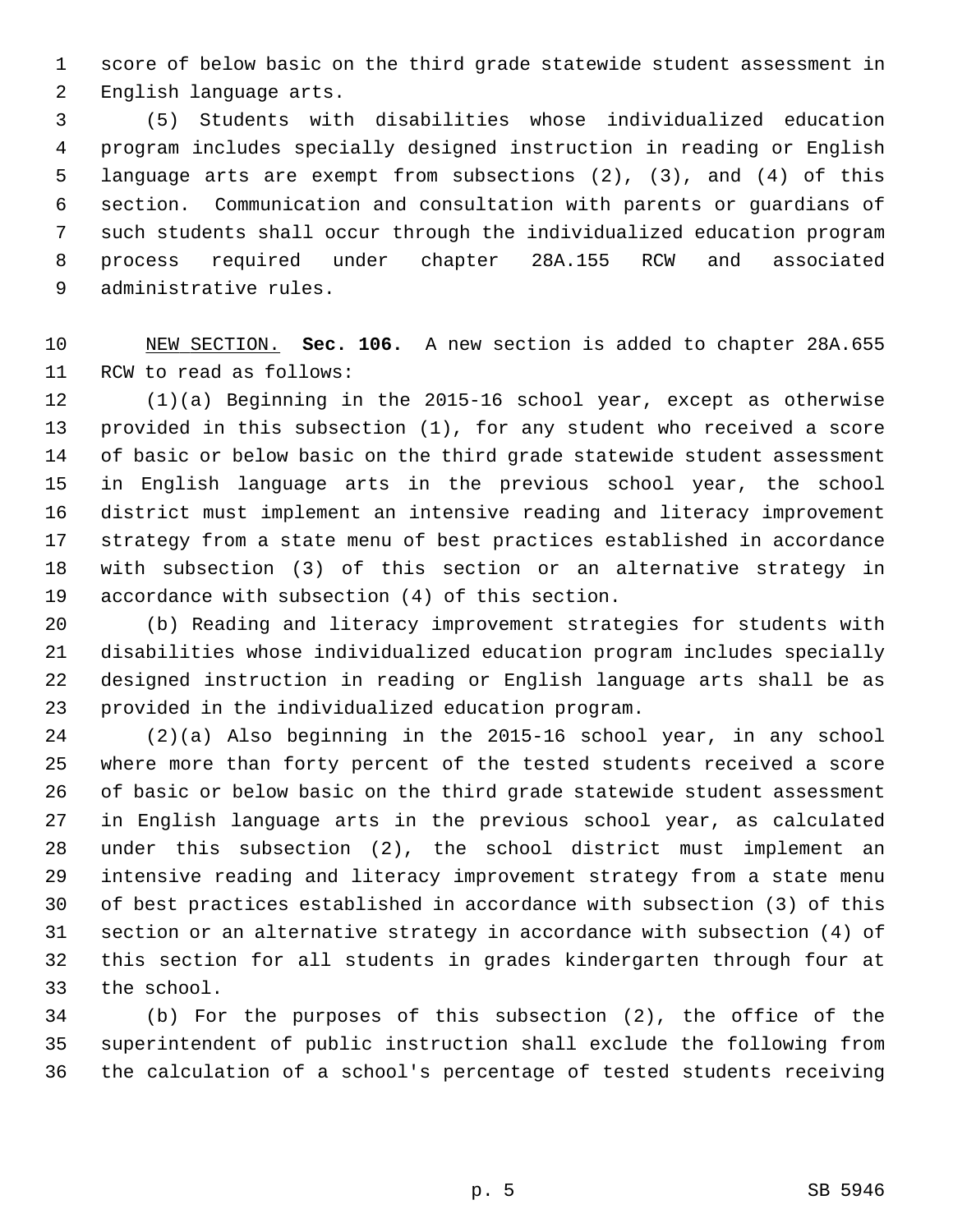1 a score of basic or below basic on the third grade statewide student 2 assessment:

 3 (i) Students enrolled in the transitional bilingual instruction 4 program;

 5 (ii) Students with disabilities whose individualized education 6 program specifies a different standard to measure reading performance 7 than is required for the statewide student assessment; and

8 (iii) Schools with fewer than ten students in third grade.

 9 (3) The office of the superintendent of public instruction shall 10 convene a panel of experts to develop a state menu of best practices 11 and strategies for intensive reading and literacy improvement designed 12 to assist struggling students in reaching grade level in reading by the 13 end of fourth grade. The state menu must also include best practices 14 and strategies to improve the reading and literacy of students who are 15 English language learners and for system improvements that schools and 16 school districts can implement to improve reading instruction for all 17 students. The office of the superintendent of public instruction shall 18 publish the state menu by July 1, 2014, and update the state menu by 19 each July 1st thereafter.

20 (4) School districts may use an alternative practice or strategy 21 that is not on a state menu developed under subsection (3) of this 22 section for two school years initially. If the district is able to 23 demonstrate improved outcomes for participating students over the 24 previous two school years at a level commensurate with the best 25 practices and strategies on the state menu, the office of the 26 superintendent of public instruction must approve use of the 27 alternative practice or strategy by the district for one additional 28 school year. Subsequent annual approval by the superintendent of 29 public instruction to use the alternative practice or strategy is 30 dependent on the district continuing to demonstrate an increase in 31 improved outcomes for participating students.

#### 32 **PART II**

### 33 **REQUIRING THE LEARNING ASSISTANCE PROGRAM TO BE EVIDENCE-BASED**

34 **Sec. 201.** RCW 28A.165.005 and 2009 c 548 s 701 are each amended to 35 read as follows:

36  $(1)$  This chapter is designed to:  $((+1))$   $(a)$  Promote the use of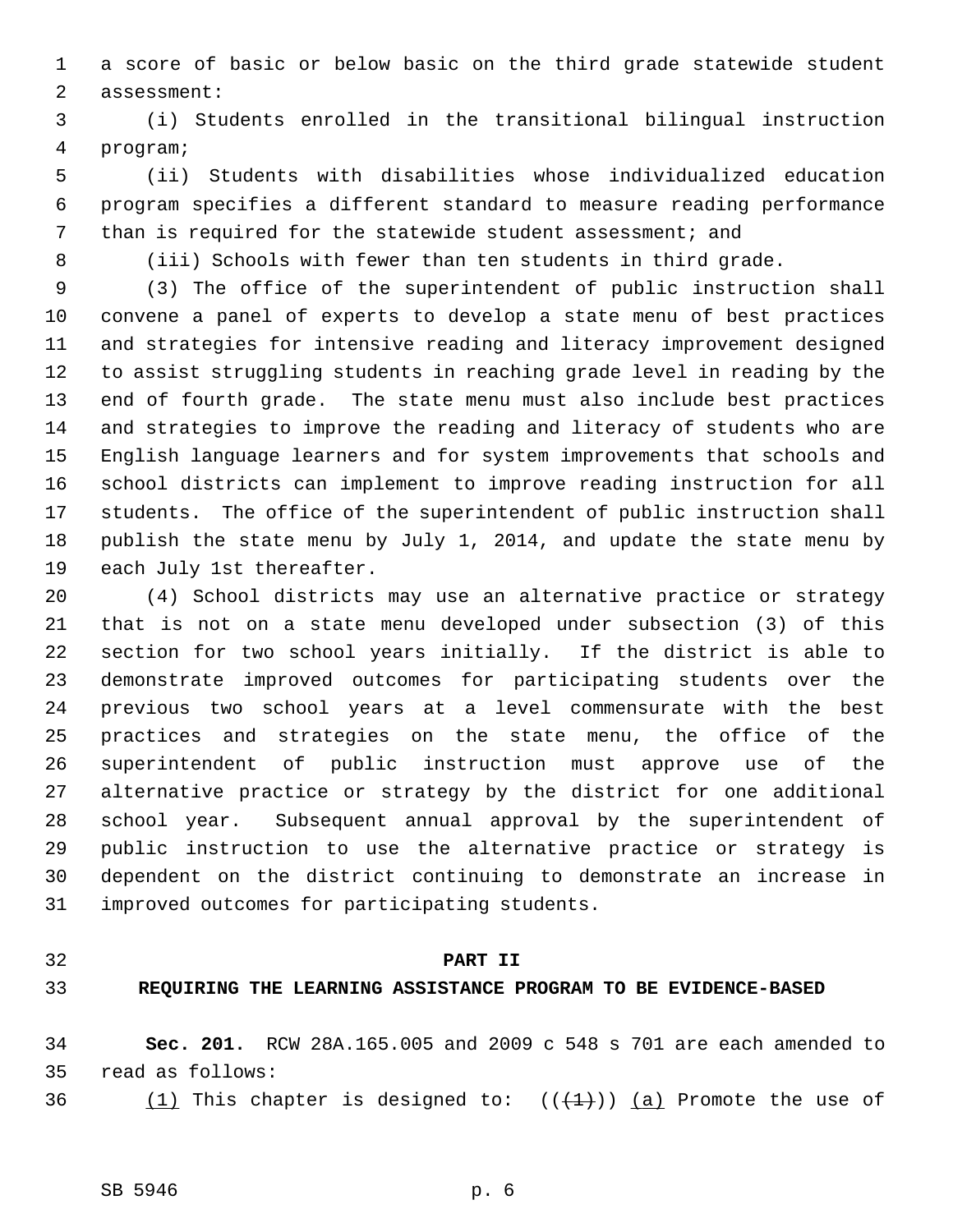1 ((assessment)) data when developing programs to assist underachieving 2 students and reduce disruptive behaviors in the classroom; and  $((+2))$  3 (b) guide school districts in providing the most effective and 4 efficient practices when implementing supplemental instruction and 5 services to assist underachieving students and reduce disruptive 6 behaviors in the classroom.

 (2) School districts implementing a learning assistance program shall focus first on addressing the needs of students in grades kindergarten through four who are deficient in reading or reading readiness skills to improve reading literacy.

11 **Sec. 202.** RCW 28A.165.015 and 2009 c 548 s 702 are each amended to 12 read as follows:

13 Unless the context clearly indicates otherwise the definitions in 14 this section apply throughout this chapter.

15 (1) (("Approved program" means a program submitted to and approved 16 by the office of the superintendent of public instruction and conducted 17 pursuant to the plan that addresses the required elements as provided 18 for in this chapter.

19  $(2)$ )) "Basic skills areas" means reading, writing, and mathematics 20 as well as readiness associated with these skills.

21  $((+3))$  (2) "Participating student" means a student in kindergarten 22 through grade twelve who scores below standard for his or her grade 23 level using multiple measures of performance, including on the 24 statewide student assessments or other assessments and performance 25 measurement tools administered by the school or district and who is 26 identified  $((\frac{1}{2}m))$  by the  $((\frac{1}{2}m)(\frac{1}{2}m)$  district to receive 27 services.

28  $((4+))$  (3) "Statewide student assessments" means one or more of 29 the ((several basic skills assessments administered as part of the 30 state's student assessment system, and assessments in the basic skills 31 areas)) assessments administered by ((<del>local</del>)) school districts as 32 required under RCW 28A.655.070.

33 ( $(\overline{5})$ ) (4) "Underachieving students" means students with the 34 greatest academic deficits in basic skills as identified by  $((the))$ 35 statewide, school, or district assessments or other performance 36 measurement tools.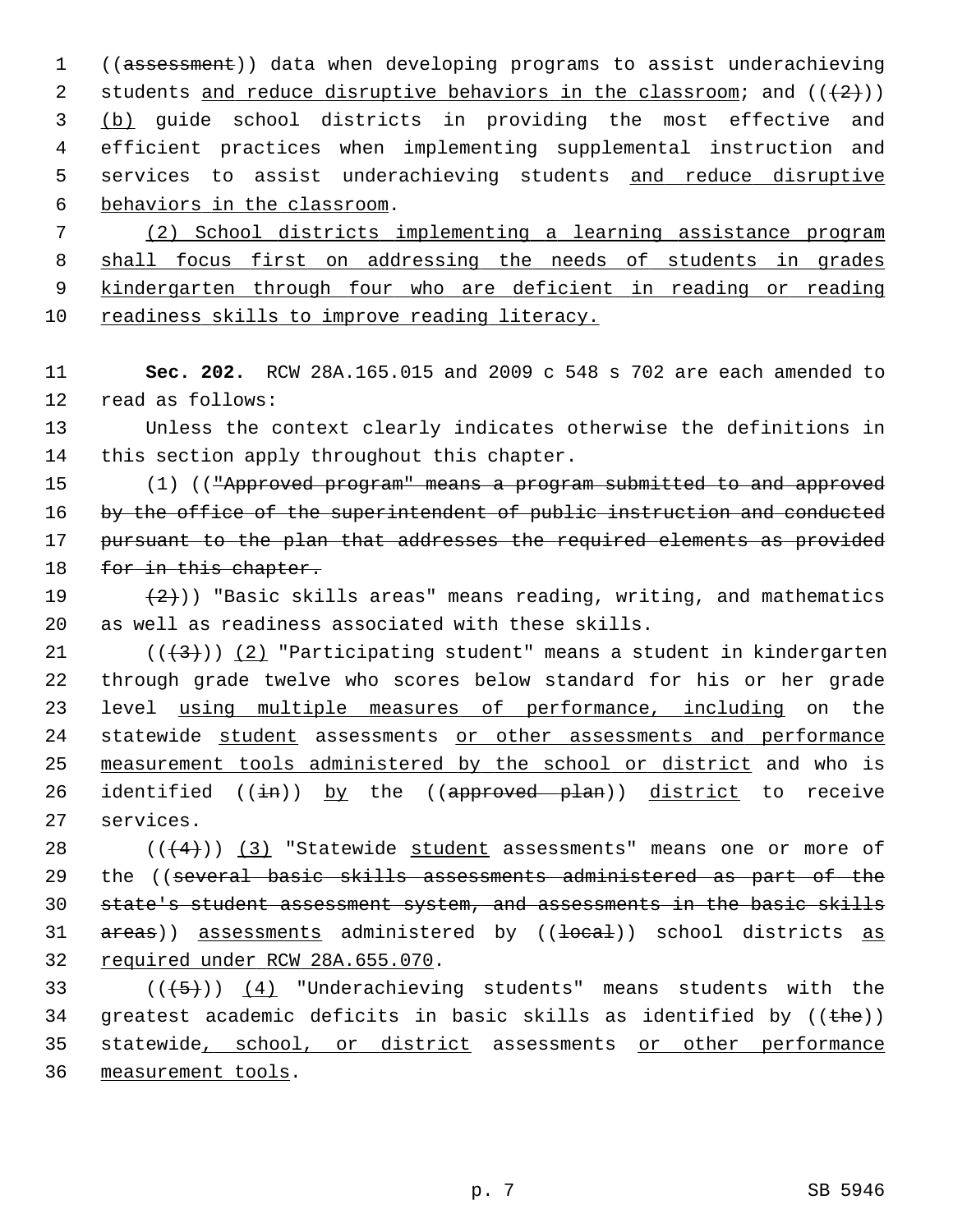**Sec. 203.** RCW 28A.165.035 and 2008 c 321 s 4 are each amended to 2 read as follows: (1) Beginning in the 2015-16 school year, expenditure of funds from the learning assistance program must be consistent with the provisions of section 106 of this act. (2) Use of best practices that have been demonstrated through research to be associated with increased student achievement magnifies 8 the opportunities for student success. To the extent they are included as a best practice or strategy in one of the state menus or an approved alternative under this section or section 106 of this act, the 11 following are services and activities that may be supported by the 12 learning assistance program:  $((+1))$  (a) Extended learning time opportunities occurring:  $((+a))$  (i) Before or after the regular school day;  $((+b))$  (ii) On Saturday; and  $((\{e\})$  (iii) Beyond the regular school year;  $((+2)^{n})$  (b) Services under RCW 28A.320.190; ( $(\overline{+3})$ ) (c) Professional development for certificated and 19 classified staff that focuses on:  $((+a))$  (i) The needs of a diverse student population;  $((+b))$  (ii) Specific literacy and mathematics content and 22 instructional strategies; and 23 ( $(\{e\})$ ) (iii) The use of student work to quide effective 24 instruction and appropriate assistance; 25 ( $(\frac{4}{4})$ ) (d) Consultant teachers to assist in implementing effective 26 instructional practices by teachers serving participating students; 27 ( $(\overline{\smash{.}(\{5\})})$  (e) Tutoring support for participating students; and  $((+6))$  (f) Outreach activities and support for parents of 29 participating students, including employing parent and family engagement coordinators. (3) In addition to the state menu developed under section 106 of this act, the office of the superintendent of public instruction shall convene a panel of experts to develop additional state menus of best practices and strategies for use in the learning assistance program to assist struggling students at all grade levels in English language arts and mathematics and reduce disruptive behaviors in the classroom. The office of the superintendent of public instruction shall publish the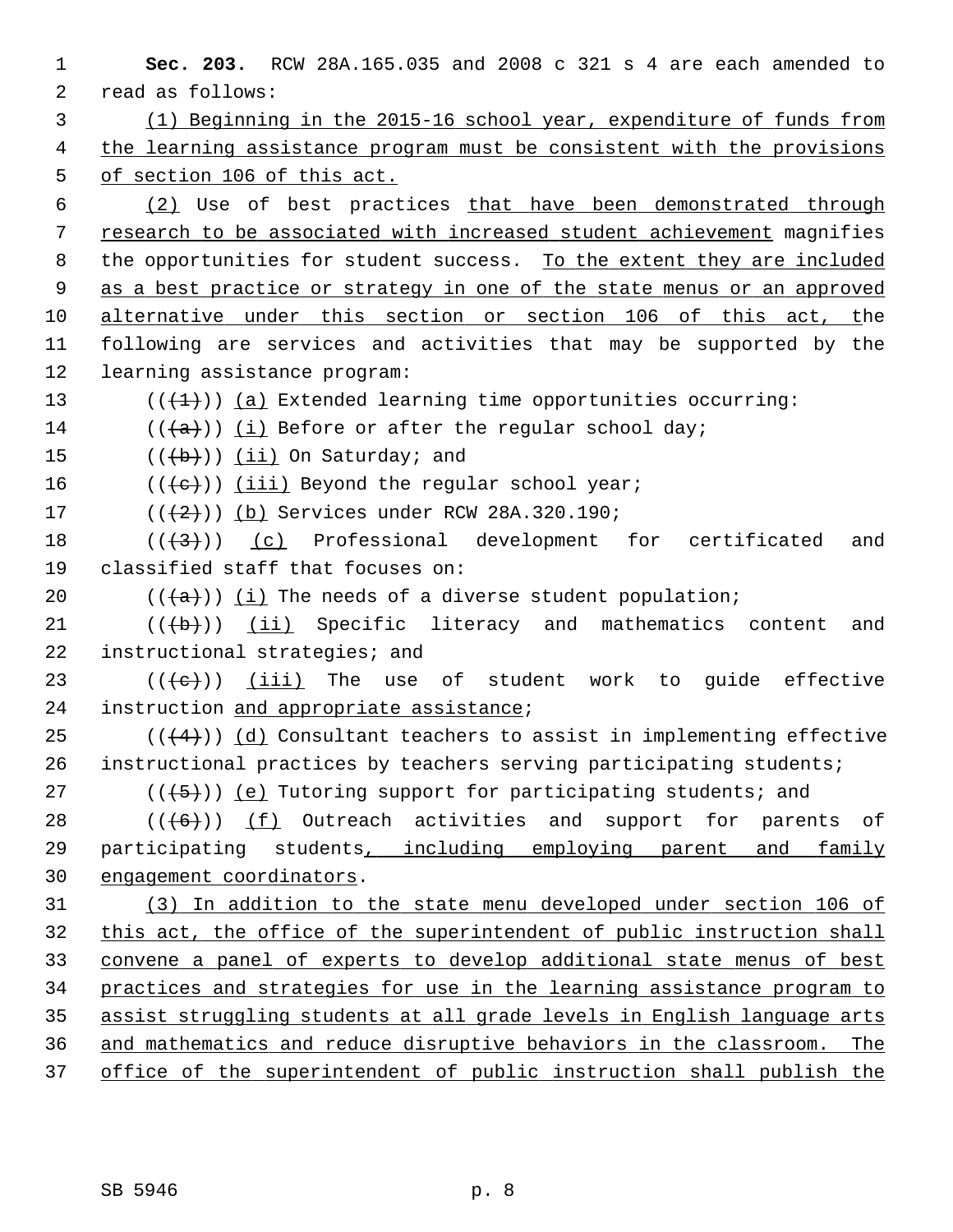1 state menus by July 1, 2015, and update the state menus by each July

2 1st thereafter.

 (4)(a) Beginning in the 2016-17 school year, except as provided in (b) of this subsection, school districts must use a practice or strategy that is on a state menu developed under subsection (3) of this section or section 106 of this act.

 (b) Beginning in the 2016-17 school year, school districts may use a practice or strategy that is not on a state menu developed under subsection (3) of this section for two school years initially. If the district is able to demonstrate improved outcomes for participating students over the previous two school years at a level commensurate with the best practices and strategies on the state menu, the office of the superintendent of public instruction shall approve use of the alternative practice or strategy by the district for one additional school year. Subsequent annual approval by the superintendent of public instruction to use the alternative practice or strategy is dependent on the district continuing to demonstrate increased improved outcomes for participating students.

19 (5) School districts are encouraged to implement best practices and 20 strategies from the state menus developed under this section and 21 section 106 of this act before the use is required.

22 NEW SECTION. **Sec. 204.** A new section is added to chapter 28A.165 23 RCW to read as follows:

24 (1) Beginning with the 2013-14 school year, school districts shall 25 record in the statewide individual student data system annual entrance 26 and exit performance data for each student participating in the 27 learning assistance program according to specifications established by 28 the office of the superintendent of public instruction.

29 (2) By August 1, 2014, and each August 1st thereafter, school 30 districts shall report to the office of the superintendent of public 31 instruction, using a common format prepared by the office:

32 (a) The amount of academic growth gained by students participating 33 in the learning assistance program;

34 (b) The number of students who gain at least one year of academic 35 growth; and

36 (c) The specific practices, activities, and programs used by each 37 school building that received learning assistance program funding.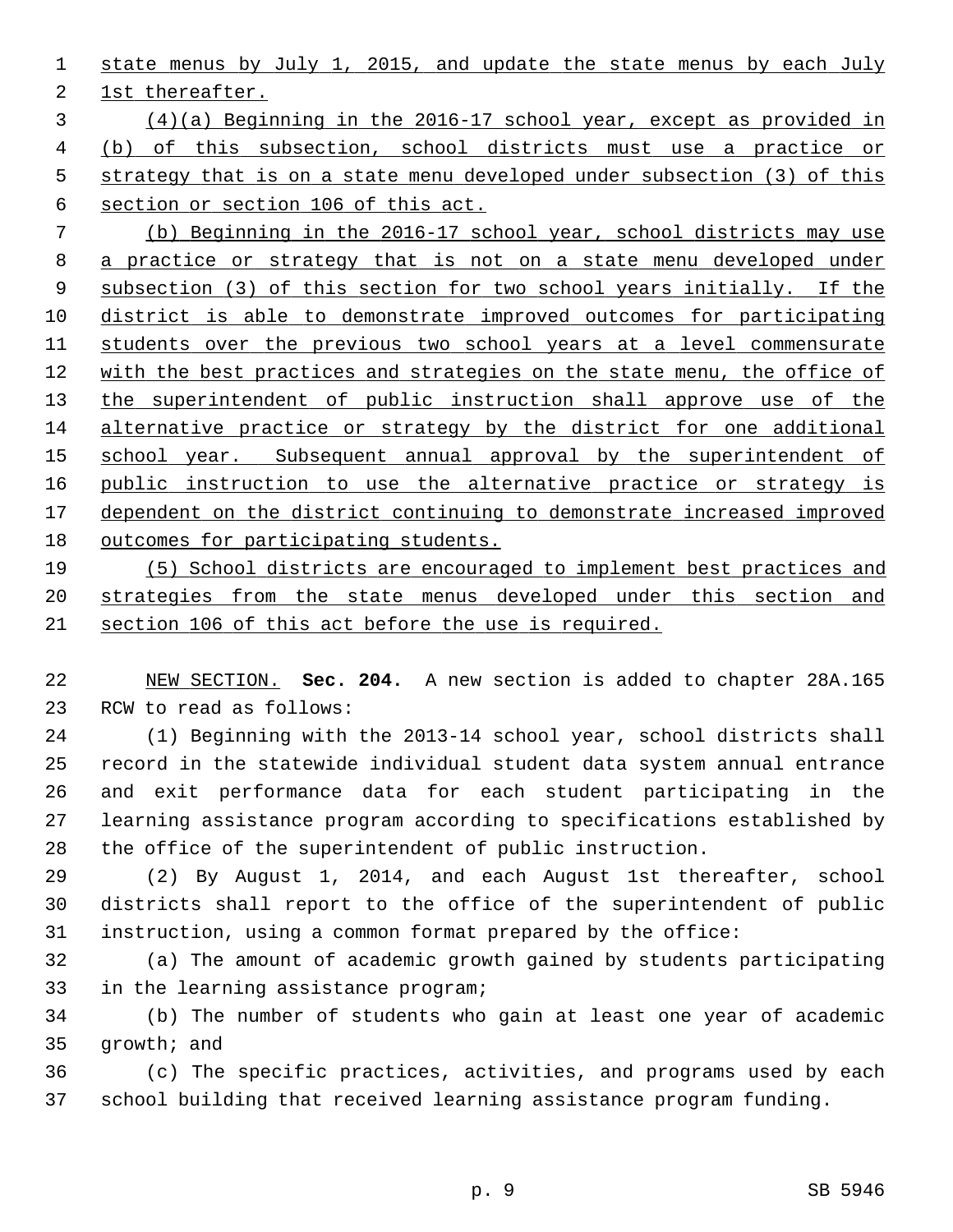1 (3) The office of the superintendent of public instruction shall 2 compile the school district data and report annual and longitudinal 3 gains for the specific practices, activities, and programs used by the 4 school districts to show which are the most effective. The data must 5 be disaggregated by student subgroups.

 6 **Sec. 205.** RCW 28A.165.055 and 2009 c 548 s 703 are each amended to 7 read as follows:

 8 ((Each school district with an approved program is eligible for 9 state funds provided for the learning assistance program.)) The funds 10 for the learning assistance program shall be appropriated ((for the 11 <del>learning assistance program</del>)) in accordance with RCW 28A.150.260 and 12 the omnibus appropriations act. The distribution formula is for school 13 district allocation purposes only, but funds appropriated for the 14 learning assistance program must be expended for the purposes of RCW 15 28A.165.005 through 28A.165.065 and section 106 of this act.

16 **Sec. 206.** RCW 28A.165.065 and 2004 c 20 s 7 are each amended to 17 read as follows:

18 To ensure that school districts are meeting the requirements of 19 ((an approved program)) this chapter, the superintendent of public 20 instruction shall monitor ((such)) learning assistance programs no less 21 than once every four years. ((<del>Individual student records shall be</del> 22 maintained at the school district.)) The primary purpose of program 23 monitoring is to evaluate the effectiveness of a district's allocation 24 and expenditure of resources and monitor school district fidelity in 25 implementing best practices. The office of the superintendent of 26 public instruction may provide technical assistance to school districts 27 to improve the effectiveness of a learning assistance program.

#### 28 **PART III**

## 29 **STUDENT DISCIPLINE**

30 NEW SECTION. **Sec. 301.** A new section is added to chapter 28A.600 31 RCW to read as follows:

32 (1) The office of the superintendent of public instruction shall 33 convene a discipline task force to develop standard definitions for 34 causes of student disciplinary actions taken at the discretion of the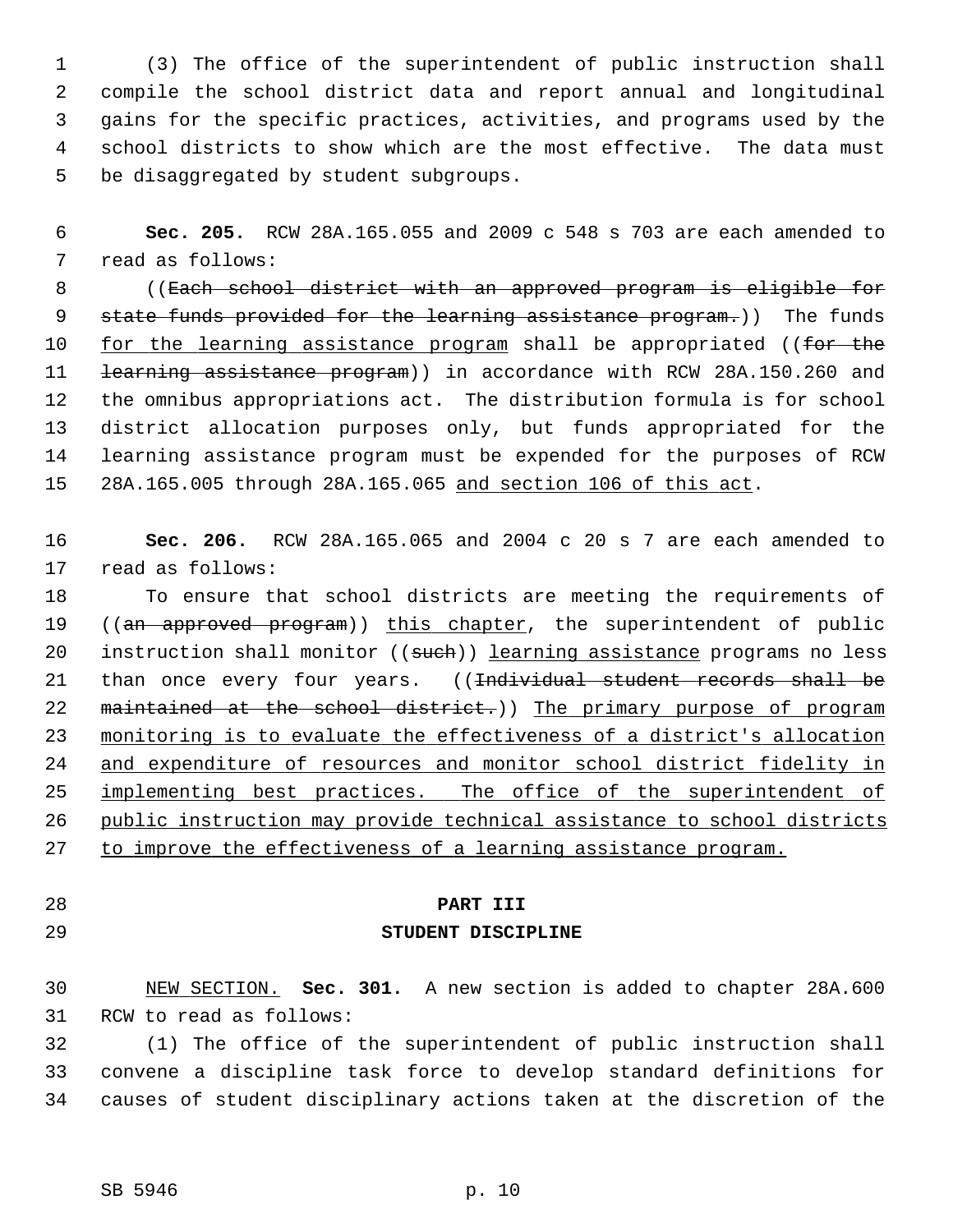1 school district. The task force must also develop data collection 2 standards for disciplinary actions that are discretionary and for 3 disciplinary actions that result in the exclusion of a student from 4 school. The data collection standards must include data about 5 education services provided while a student is subject to a 6 disciplinary action, the status of petitions for readmission to the 7 school district when a student has been excluded from school, credit 8 retrieval during a period of exclusion, and school dropout as a result 9 of disciplinary action.

10 (2) The discipline task force shall include representatives from 11 the K-12 data governance group, the educational opportunity gap 12 oversight and accountability committee, the state ethnic commissions, 13 the governor's office of Indian affairs, the office of the education 14 ombudsman, school districts, and other education and advocacy 15 organizations.

16 (3) The office of the superintendent of public instruction and the 17 K-12 data governance group shall revise the statewide student data 18 system to incorporate the student discipline data collection standards 19 recommended by the discipline task force, and begin collecting data 20 based on the revised standards in the 2015-16 school year.

21 **Sec. 302.** RCW 28A.600.015 and 2006 c 263 s 701 are each amended to 22 read as follows:

23 (1) The superintendent of public instruction shall adopt and 24 distribute to all school districts lawful and reasonable rules 25 prescribing the substantive and procedural due process guarantees of 26 pupils in the common schools. Such rules shall authorize a school 27 district to use informal due process procedures in connection with the 28 short-term suspension of students to the extent constitutionally 29 permissible: PROVIDED, That the superintendent of public instruction 30 deems the interest of students to be adequately protected. When a 31 student suspension or expulsion is appealed, the rules shall authorize 32 a school district to impose the suspension or expulsion temporarily 33 after an initial hearing for no more than ten consecutive school days 34 or until the appeal is decided, whichever is earlier. Any days that 35 the student is temporarily suspended or expelled before the appeal is 36 decided shall be applied to the term of the student suspension or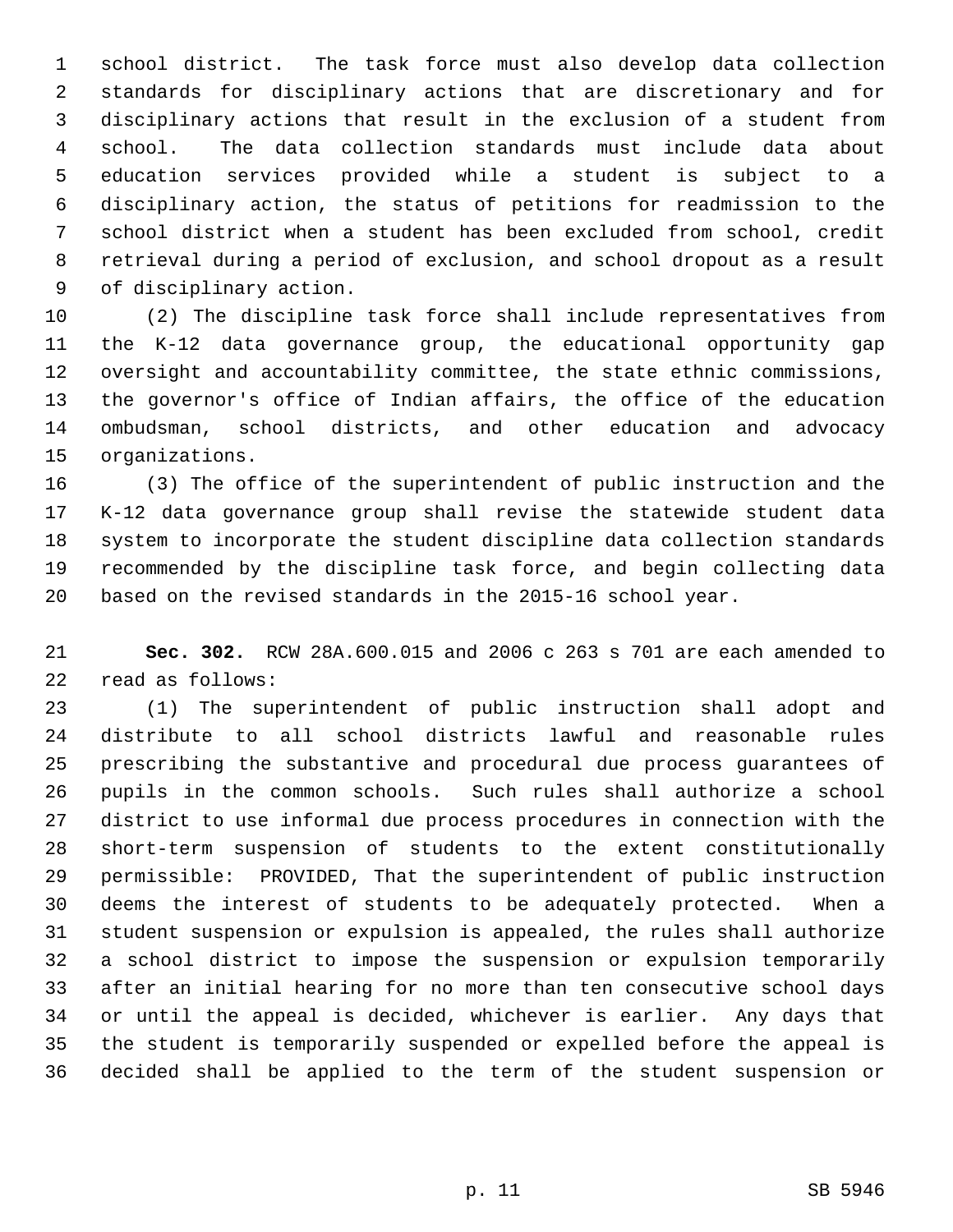1 expulsion and shall not limit or extend the term of the student 2 suspension or expulsion. An expulsion or suspension of a student may 3 not be for an indefinite period of time.

 4 (2) Short-term suspension procedures may be used for suspensions of 5 students up to and including, ten consecutive school days.

 (3) Emergency expulsions must end or be converted to another form of corrective action within ten school days from the date of the emergency removal from school. Notice and due process rights must be provided when an emergency expulsion is converted to another form of corrective action.

11 **Sec. 303.** RCW 28A.600.020 and 2006 c 263 s 706 are each amended to 12 read as follows:

13 (1) The rules adopted pursuant to RCW 28A.600.010 shall be 14 interpreted to ensure that the optimum learning atmosphere of the 15 classroom is maintained, and that the highest consideration is given to 16 the judgment of qualified certificated educators regarding conditions 17 necessary to maintain the optimum learning atmosphere.

18 (2) Any student who creates a disruption of the educational process 19 in violation of the building disciplinary standards while under a 20 teacher's immediate supervision may be excluded by the teacher from his 21 or her individual classroom and instructional or activity area for all 22 or any portion of the balance of the school day, or up to the following 23 two days, or until the principal or designee and teacher have 24 conferred, whichever occurs first. Except in emergency circumstances, 25 the teacher first must attempt one or more alternative forms of 26 corrective action. In no event without the consent of the teacher may 27 an excluded student return to the class during the balance of that 28 class or activity period or up to the following two days, or until the 29 principal or his or her designee and the teacher have conferred.

30 (3) In order to preserve a beneficial learning environment for all 31 students and to maintain good order and discipline in each classroom, 32 every school district board of directors shall provide that written 33 procedures are developed for administering discipline at each school 34 within the district. Such procedures shall be developed with the 35 participation of parents and the community, and shall provide that the 36 teacher, principal or designee, and other authorities designated by the 37 board of directors, make every reasonable attempt to involve the parent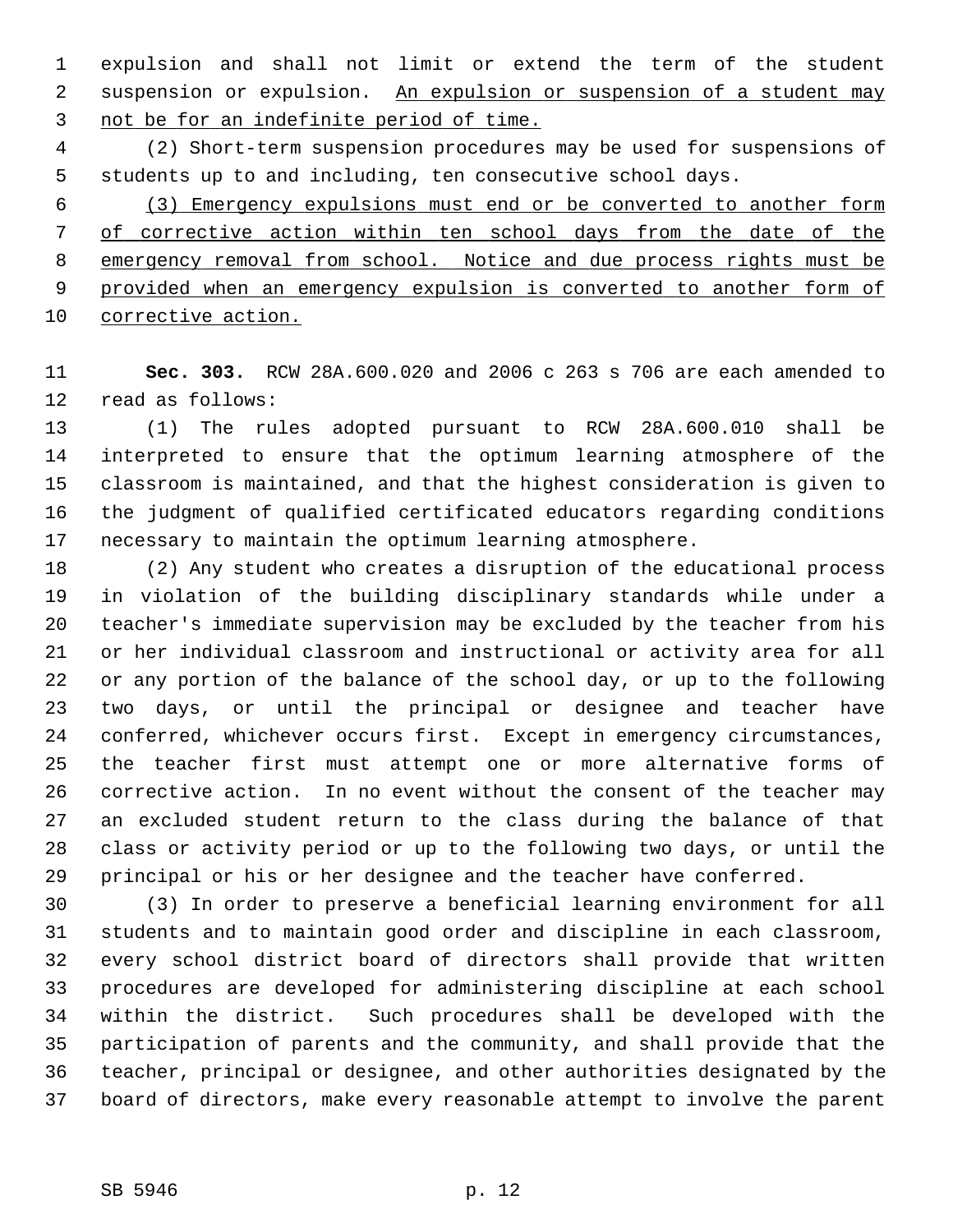1 or guardian and the student in the resolution of student discipline 2 problems. Such procedures shall provide that students may be excluded 3 from their individual classes or activities for periods of time in 4 excess of that provided in subsection (2) of this section if such 5 students have repeatedly disrupted the learning of other students. The 6 procedures must be consistent with the rules of the superintendent of 7 public instruction and must provide for early involvement of parents in 8 attempts to improve the student's behavior.

 9 (4) The procedures shall assure, pursuant to RCW 28A.400.110, that 10 all staff work cooperatively toward consistent enforcement of proper 11 student behavior throughout each school as well as within each 12 classroom.

13 (5)(a) A principal shall consider imposing long-term suspension or 14 expulsion as a sanction when deciding the appropriate disciplinary 15 action for a student who, after July 27, 1997:

16 ( $(\overline{\{a\}})$ ) (i) Engages in two or more violations within a three-year 17 period of RCW 9A.46.120, 28A.320.135, 28A.600.455, 28A.600.460, 18 28A.635.020, 28A.600.020, 28A.635.060, 9.41.280, or 28A.320.140; or

19  $((\overline{b}))$  (ii) Engages in one or more of the offenses listed in RCW 20 13.04.155.

21 (b) The principal shall communicate the disciplinary action taken 22 by the principal to the school personnel who referred the student to 23 the principal for disciplinary action.

 (6) Any corrective action involving a suspension or expulsion from school for more than ten days must have an end date of not more than one calendar year from the time of corrective action. Districts shall make reasonable efforts to assist students and parents in returning to an educational setting prior to and no later than the end date of the corrective action. Where warranted based on public health or safety, a school may petition the superintendent of the school district or the superintendent's designee, pursuant to policies and procedures adopted by the school district board of directors outlining the limited circumstances in which a school may petition to exceed the one calendar year limitation, including safeguards to ensure that the school district has made every effort to plan for the student's return to 36 school.

37 (7) Nothing in this section prevents a public school district, 38 educational service district, the Washington state center for childhood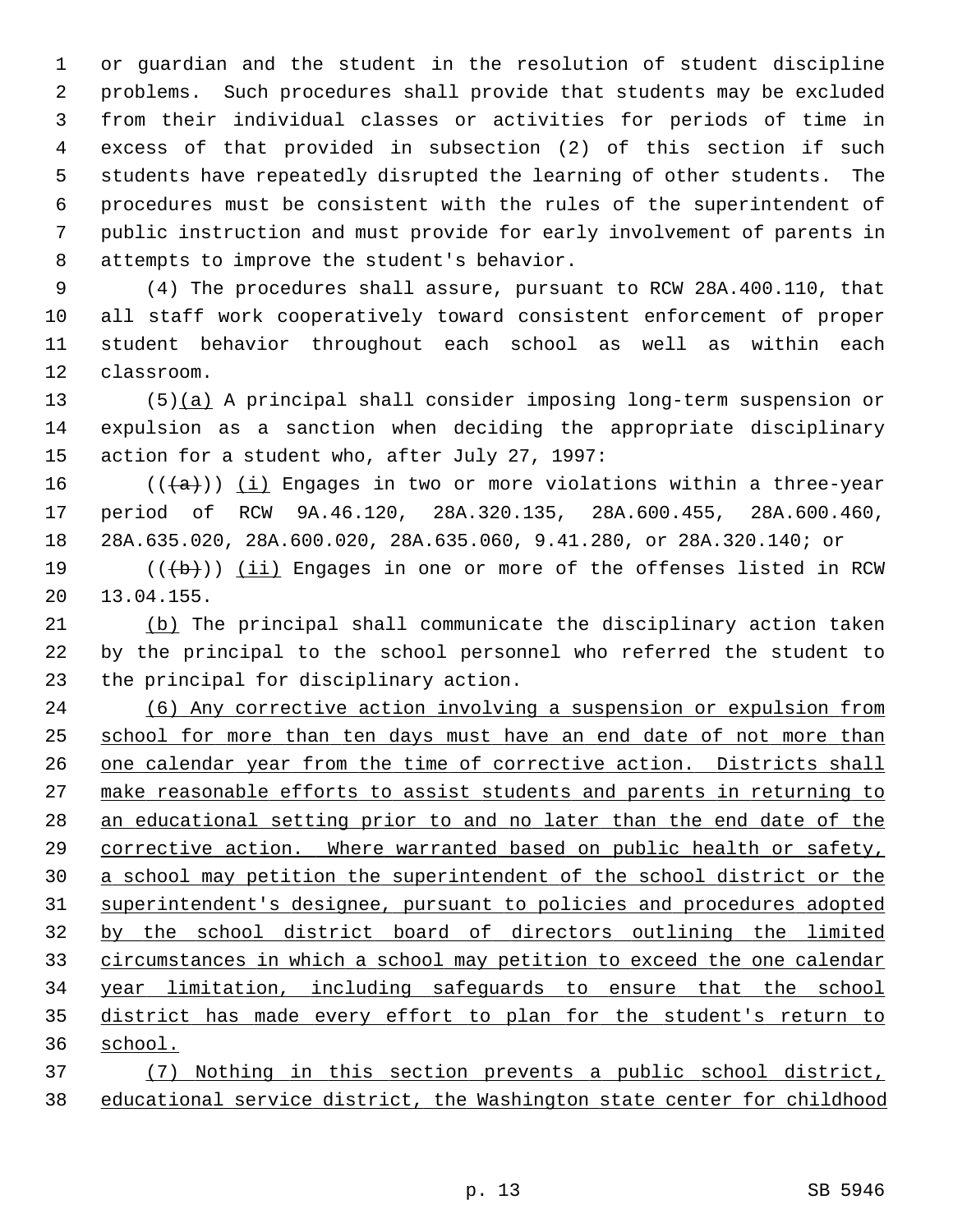deafness and hearing loss, or the state school for the blind if it has suspended or expelled a student from the student's regular school setting from providing educational services to the student in an alternative setting or modifying the suspension or expulsion on a case- by-case basis.

 6 **Sec. 304.** RCW 28A.600.410 and 1992 c 155 s 1 are each amended to 7 read as follows:

 The state of Washington excludes tens of thousands of students from school each year due to out-of-school suspensions and expulsions. Out- of-school suspensions and expulsions contribute to poor academic achievement, lower graduation rates, and higher dropout rates. It is the intent of the legislature to minimize the use of out-of-school suspension and expulsion and its impact on student achievement by reducing the number of days that students are excluded from school due to disciplinary action. Student behavior should not result in the loss of educational opportunity in the public school system.

17 School districts are encouraged to find alternatives to suspension 18 including reducing the length of a student's suspension conditioned by 19 the commencement of counseling or other treatment services. Consistent 20 with current law, the conditioning of a student's suspension does not 21 obligate the school district to pay for the counseling or other 22 treatment services except for those stipulated and agreed to by the 23 district at the inception of the suspension.

24 **Sec. 305.** RCW 28A.600.460 and 1997 c 266 s 9 are each amended to 25 read as follows:

26 (1) School district boards of directors shall adopt policies that 27 restore discipline to the classroom. Such policies must provide for at 28 least the following: Allowing each teacher to take disciplinary action 29 to correct a student who disrupts normal classroom activities, abuses 30 or insults a teacher as prohibited by RCW 28A.635.010, willfully 31 disobeys a teacher, uses abusive or foul language directed at a school 32 district employee, school volunteer, or another student, violates 33 school rules, or who interferes with an orderly education process. 34 Disciplinary action may include but is not limited to: Oral or written 35 reprimands; written notification to parents of disruptive behavior, a 36 copy of which must be provided to the principal.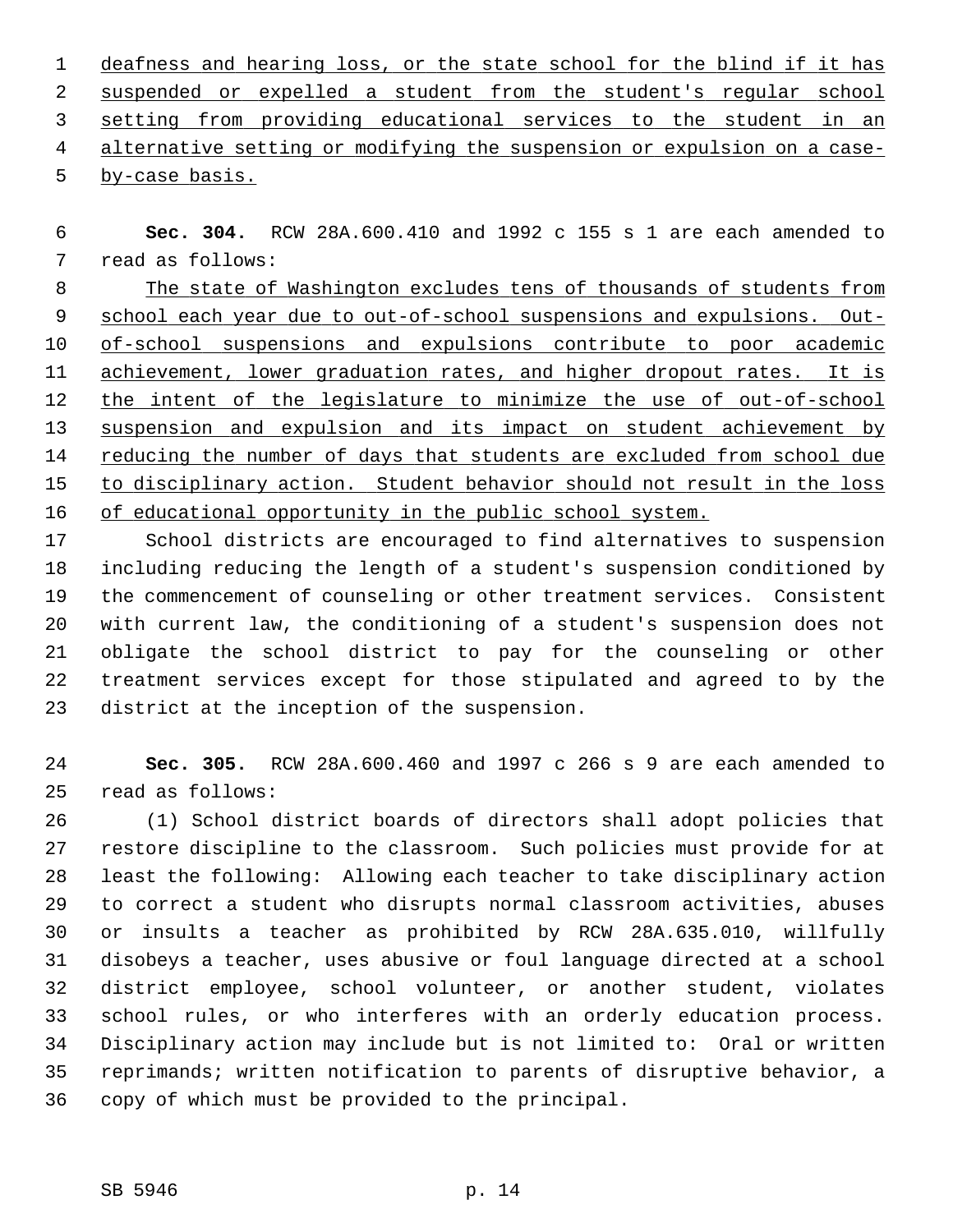1 (2) A student committing an offense under chapter 9A.36, 9A.40, 2 9A.46, or 9A.48 RCW when the activity is directed toward the teacher, 3 shall not be assigned to that teacher's classroom for the duration of 4 the student's attendance at that school or any other school where the 5 teacher is assigned.

 6 (3) A student who commits an offense under chapter 9A.36, 9A.40, 7 9A.46, or 9A.48 RCW, when directed toward another student, may be 8 removed from the classroom of the victim for the duration of the 9 student's attendance at that school or any other school where the 10 victim is enrolled. A student who commits an offense under one of the 11 chapters enumerated in this section against a student or another school 12 employee, may be expelled or suspended.

13 (4) Nothing in this section is intended to limit the authority of 14 a school under existing law and rules to expel or suspend a student for 15 misconduct or criminal behavior.

16 (5) All school districts must collect data on disciplinary actions 17 taken in each school and must record these actions using the statewide 18 student data system, based on the data collection standards established 19 by the office of the superintendent of public instruction and the K-12 20 data governance group. The information shall be made available to the 21 public ((upon request. This collection of)), but public release of the 22 data shall not include personally identifiable information including, 23 but not limited to, a student's social security number, name, or 24 address.

25 **Sec. 306.** RCW 28A.300.046 and 2011 c 288 s 10 are each amended to 26 read as follows:

27 (1)(a) The superintendent of public instruction shall adopt rules 28 establishing a standard definition of student absence from school. In 29 adopting the definition, the superintendent shall review current 30 practices in Washington school districts, definitions used in other 31 states, and any national standards or definitions used by the national 32 center for education statistics or other national groups. The 33 superintendent shall also consult with the building bridges work group 34 established under RCW 28A.175.075.

35 (b) Using the definition of student absence adopted under this 36 section, the superintendent shall establish an indicator for measuring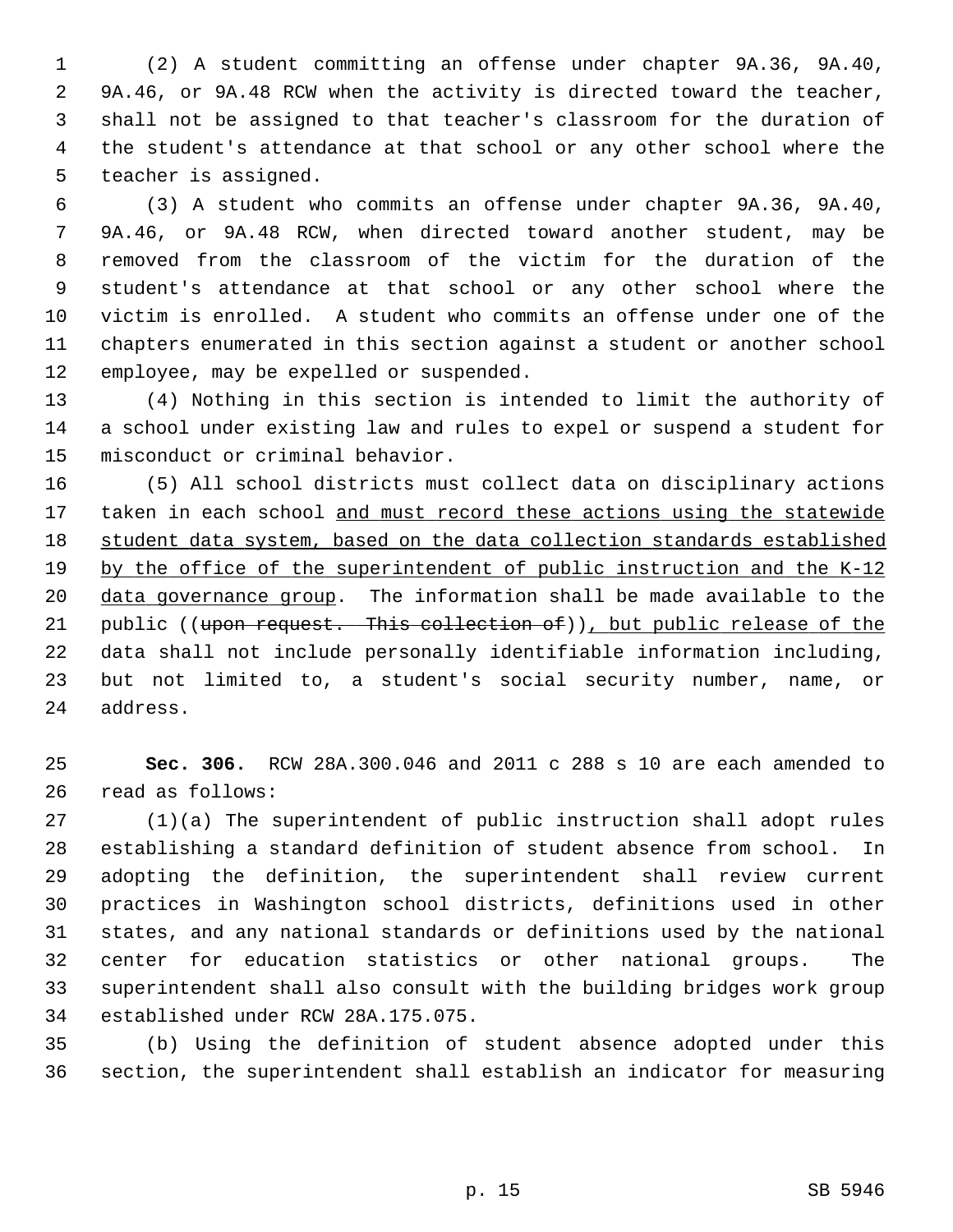1 student attendance in high schools for purposes of the PASS program 2 under RCW 28A.175.130.

 3 (2)(a) The K-12 data governance group under RCW 28A.300.507 shall 4 establish the parameters and an implementation schedule for statewide 5 collection through the comprehensive education and data research system 6 of: (i) Student attendance data using the definitions of student 7 absence adopted under this section; and (ii) student discipline data 8 with a focus on suspensions and expulsions from school.

 9 (b) ((At a minimum,)) Student suspension and expulsion data 10 collected for the purposes of this subsection (2) must be:

11 (i) Made publicly available and easily accessible on the 12 superintendent of public instruction's web site; and

13 (ii) Disaggregated and cross-tabulated as established under RCW 14 28A.300.042.

15 (c) School districts must collect and submit student attendance 16 data and student discipline data for high school students through the 17 comprehensive education and data research system for purposes of the 18 PASS program under RCW 28A.175.130 beginning in the 2012-13 school 19 year.

20 **Sec. 307.** RCW 28A.300.042 and 2009 c 468 s 4 are each amended to 21 read as follows:

22 (1) All student data-related reports required of the superintendent 23 of public instruction in this title must be disaggregated by at least 24 the following subgroups of students: White, Black, Hispanic, American 25 Indian/Alaskan Native, Asian, Pacific Islander/Hawaiian Native, low 26 income, transitional bilingual, migrant, special education, and 27 students covered by section 504 of the federal rehabilitation act of 28 1973, as amended (29 U.S.C. Sec. 794).

 (2) All student data-related reports required of the superintendent of public instruction regarding student suspensions and expulsions as required in RCW 28A.300.046 are subject to disaggregation by subgroups including:

- 33 (a) Gender;
- 34 (b) Foster care;
- 35 (c) Homeless, if known;
- 36 (d) School district;
- 37 (e) School;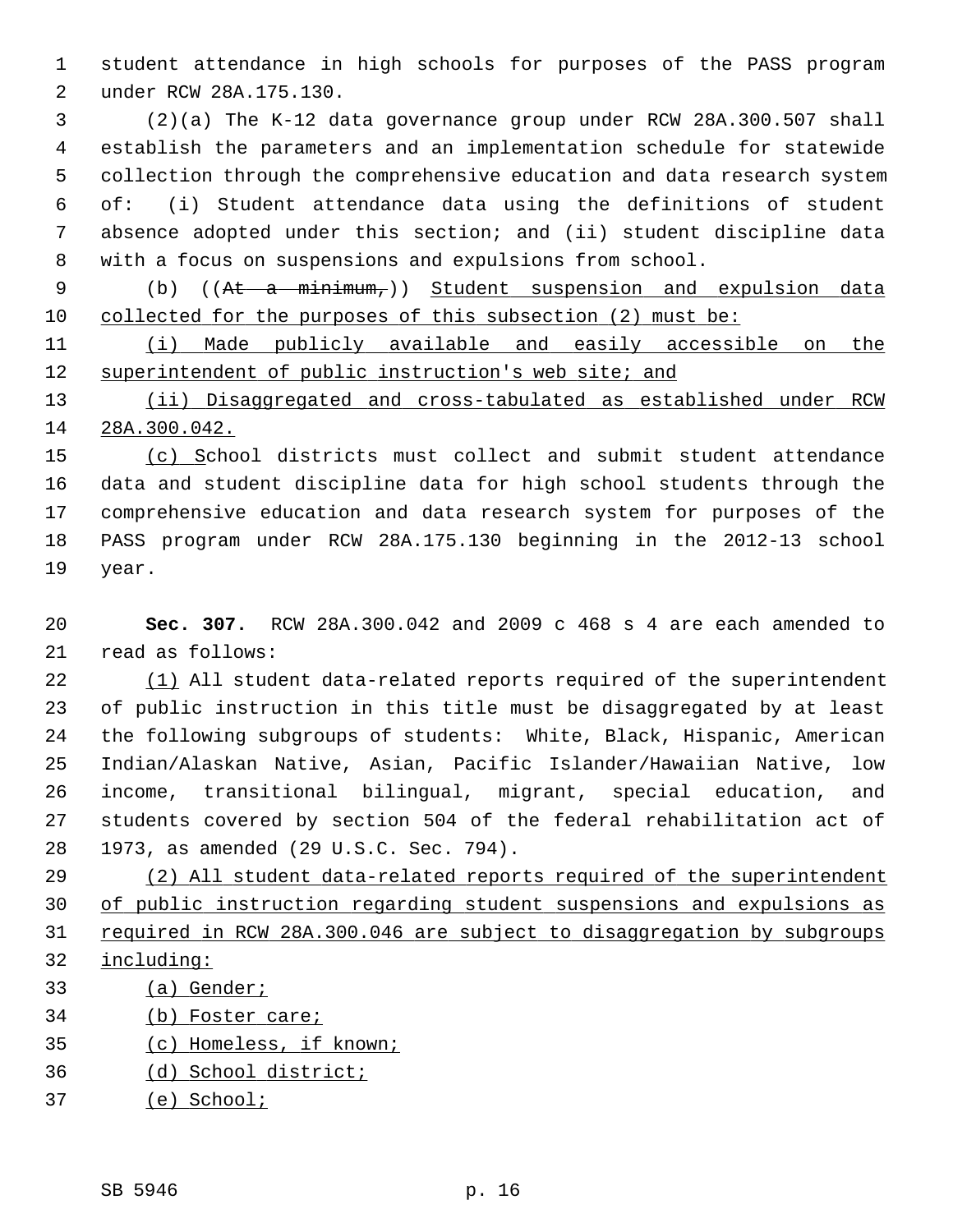| $\mathbf 1$ | (f) Grade level;                                                       |
|-------------|------------------------------------------------------------------------|
| 2           | (g) Behavior infraction code, including:                               |
| 3           | (i) Bullying;                                                          |
| 4           | $(ii)$ Tobacco;                                                        |
| 5           | (iii) Alcohol;                                                         |
| 6           | (iv) Illicit drug;                                                     |
| 7           | (v) Fighting without major injury;                                     |
| 8           | (vi) Violence without major injury;                                    |
| 9           | (vii) Violence with major injury;                                      |
| 10          | (viii) Possession of a weapon; and                                     |
| 11          | (ix) Other behavior resulting from a short-term or long-term           |
| 12          | suspension, expulsion, or interim alternative education setting        |
| 13          | intervention;                                                          |
| 14          | (h) Intervention applied, including:                                   |
| 15          | (i) Short-term suspension;                                             |
| 16          | (ii) Long-term suspension;                                             |
| 17          | (iii) Emergency expulsion;                                             |
| 18          | (iv) Expulsion;                                                        |
| 19          | (v) Interim alternative education settings;                            |
| 20          | (vi) No intervention applied; and                                      |
| 21          | (vii) Other intervention applied that is not described in this         |
| 22          | subsection $(2)(h)$ ;                                                  |
| 23          | (i) Number of days a student is suspended or expelled, to be           |
| 24          | counted in half or full days; and                                      |
| 25          | (j) Any other categories added at a future date by the data            |
| 26          | governance group.                                                      |
| 27          | (3) All student data-related reports required of the superintendent    |
| 28          | of public instruction regarding student suspensions and expulsions as  |
| 29          | required in RCW 28A.300.046 are subject to cross-tabulation at a       |
| 30          | minimum by the following:                                              |
| 31          | (a) School and district;                                               |
| 32          | (b) Race, low income, special education, transitional bilingual,       |
| 33          | migrant, foster care, homeless, students covered by section 504 of the |
| 34          | federal rehabilitation act of 1973, as amended (29 U.S.C. Sec. 794),   |
| 35          | and categories to be added in the future;                              |
| 36          | (c) Behavior infraction code; and                                      |
| 37          | (d) Intervention applied.                                              |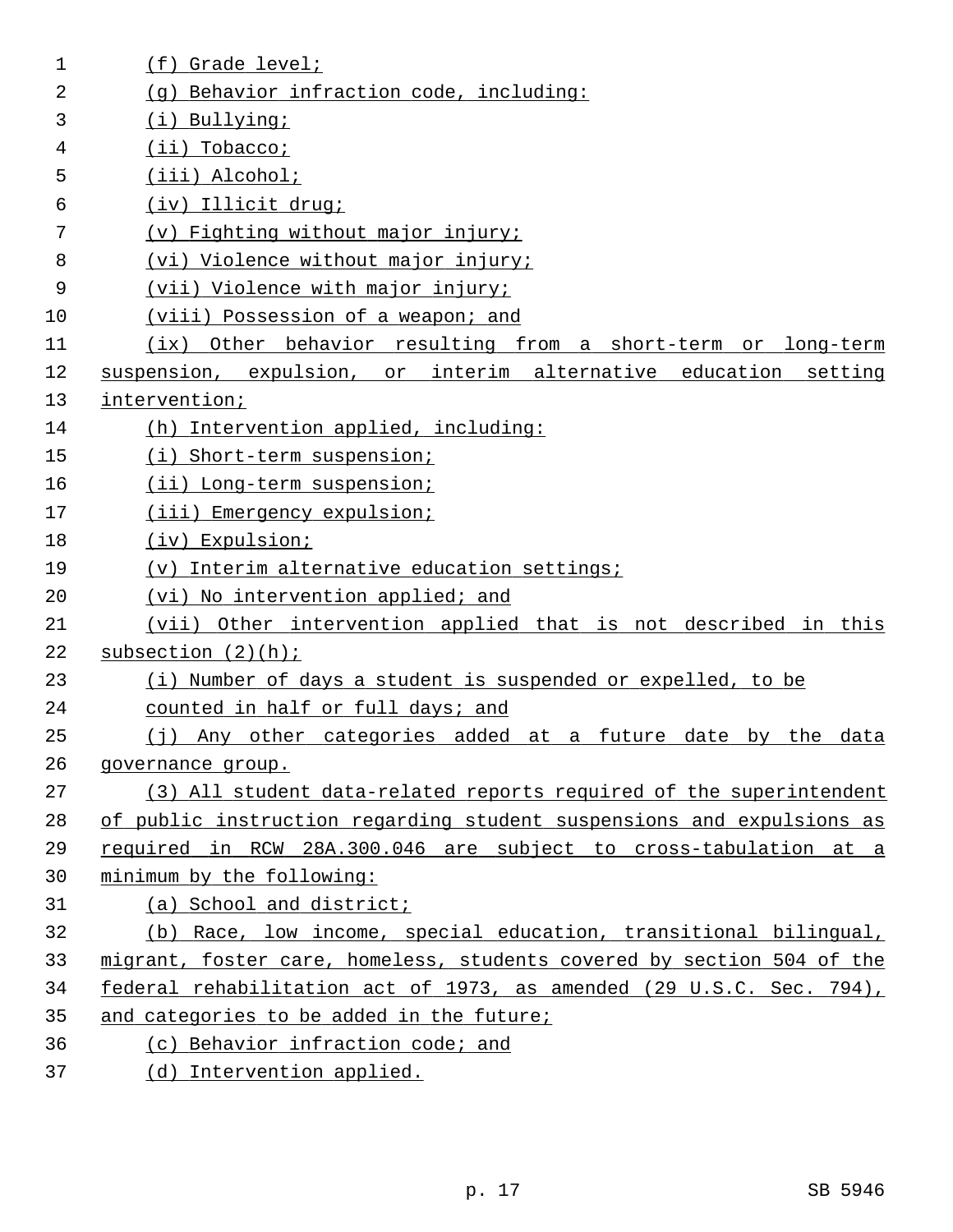1 NEW SECTION. **Sec. 308.** A new section is added to chapter 28A.600 2 RCW to read as follows:

 3 (1) School districts should make efforts to have suspended or 4 expelled students return to an educational setting as soon as possible. 5 School districts should convene a meeting with the student and the 6 student's parents or guardians within twenty days of the student's 7 long-term suspension or expulsion, but no later than five days before 8 the student's enrollment, to discuss a plan to reengage the student in 9 a school program.

10 (2) In developing a reengagement plan, school districts should 11 consider shortening the length of time that the student is suspended or 12 expelled, other forms of corrective action, and supportive 13 interventions that aid in the student's academic success and keep the 14 student engaged and on track to graduate. School districts must create 15 a reengagement plan tailored to the student's individual circumstances, 16 including consideration of the incident that led to the student's long-17 term suspension or expulsion. The plan should aid the student in 18 taking the necessary steps to remedy the situation that led to the 19 student's suspension or expulsion.

20 (3) Any reengagement meetings conducted by the school district 21 involving the suspended or expelled student and his or her parents or 22 guardians are not intended to replace a petition for readmission.

23 NEW SECTION. **Sec. 309.** Nothing in chapter . . ., Laws of 2013 1st 24 sp. sess. (this act) prevents a public school district, law enforcement 25 agencies, or law enforcement personnel from enforcing laws protecting 26 health and human safety.

27 **PART IV**

#### 28 **EDUCATOR SUPPORT PROGRAM**

29 NEW SECTION. **Sec. 401.** A new section is added to chapter 28A.415 30 RCW to read as follows:

31 (1) The educator support program is established to provide 32 professional development and mentor support for beginning educators and 33 educators on probation under RCW 28A.405.100, to be composed of the 34 beginning educator support team for beginning educators and continuous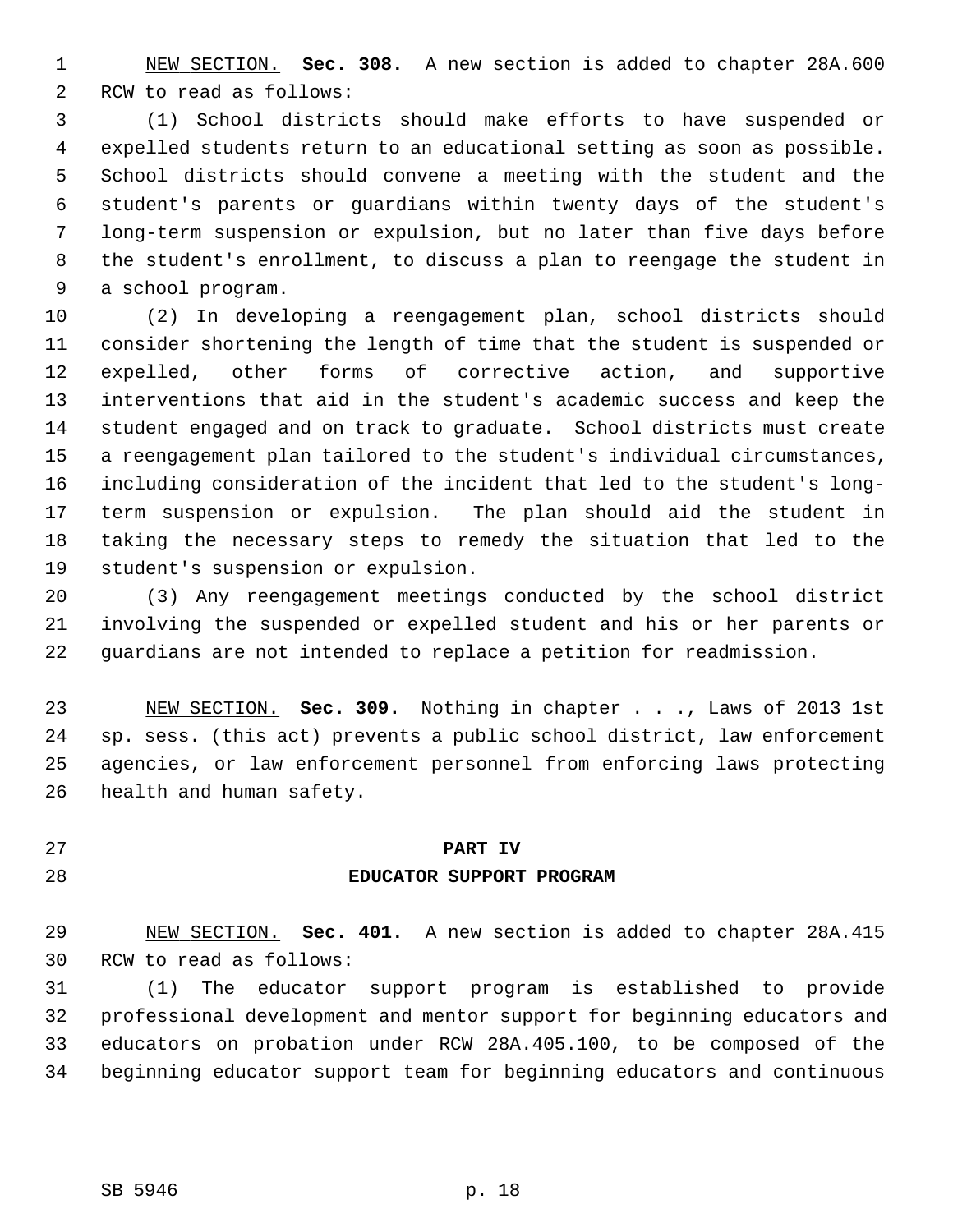1 improvement coaching for educators on probation, as provided in this 2 section.

 3 (2)(a) Subject to funds appropriated for this specific purpose, the 4 office of the superintendent of public instruction shall allocate funds 5 for the beginning educator support team on a competitive basis to 6 individual school districts or consortia of districts. School 7 districts are encouraged to include educational service districts in 8 creating regional consortia. In allocating funds, the office of the 9 superintendent of public instruction shall give priority to school 10 districts with low-performing schools identified under RCW 28A.657.020 11 as being challenged schools in need of improvement. A portion of the 12 appropriated funds may be used for program coordination and provision 13 of statewide or regional professional development through the office of 14 the superintendent of public instruction.

15 (b) A beginning educator support team must include the following 16 components:

17 (i) A paid orientation or individualized assistance before the 18 start of the school year for beginning educators;

19 (ii) Assignment of a trained and qualified mentor for the first 20 three years for beginning educators, with intensive support in the 21 first year and decreasing support over the following years depending on 22 the needs of the beginning educator;

23 (iii) Professional development for beginning educators that is 24 designed to meet their unique needs for supplemental training and skill 25 development;

26 (iv) Professional development for mentors;

27 (v) Release time for mentors and their designated educators to work 28 together, as well as time for educators to observe accomplished peers; 29 and

30 (vi) A program evaluation using a standard evaluation tool provided 31 from the office of the superintendent of public instruction that 32 measures increased knowledge, skills, and positive impact on student 33 learning for program participants.

34 (3) Subject to funds separately appropriated for this specific 35 purpose, the beginning educator support team components under 36 subsection (2) of this section may be provided for continuous 37 improvement coaching to support educators on probation under RCW 38 28A.405.100.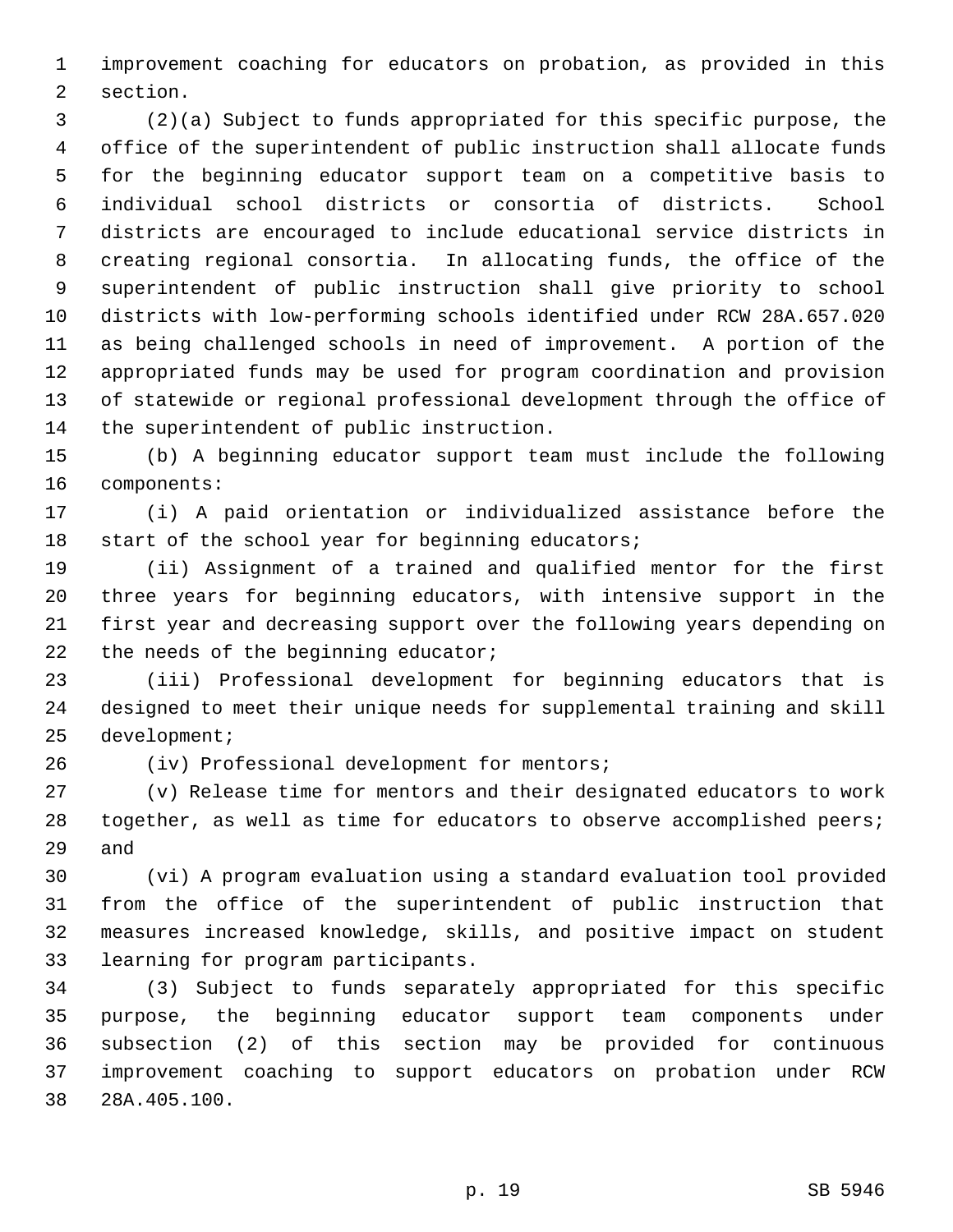1 **Sec. 402.** RCW 28A.415.010 and 2006 c 263 s 807 are each amended to 2 read as follows:

 3 It shall be the responsibility of each educational service district 4 board to establish a center for the improvement of teaching. The 5 center shall administer, coordinate, and act as fiscal agent for such 6 programs related to the recruitment and training of certificated and 7 classified K-12 education personnel as may be delegated to the center 8 by the superintendent of public instruction under RCW 28A.310.470. To 9 assist in these activities, each educational service district board 10 shall establish an improvement of teaching coordinating council to 11 include, at a minimum, representatives as specified in RCW 28A.415.040. 12 An existing in-service training task force, established pursuant to RCW 13 28A.415.040, may serve as the improvement of teaching coordinating 14 council. The educational service district board shall ensure 15 coordination of programs established pursuant to RCW 28A.415.030, 16 28A.410.060, and ((28A.415.250)) section 401 of this act.

17 The educational service district board may arrange each year for 18 the holding of one or more teachers' institutes and/or workshops for 19 professional staff preparation and in-service training in such manner 20 and at such time as the board believes will be of benefit to the 21 teachers and other professional staff of school districts within the 22 educational service district and shall comply with rules of the 23 professional educator standards board pursuant to RCW 28A.410.060 or 24 the superintendent of public instruction ((pursuant to RCW 25 28A.415.250)). The board may provide such additional means of teacher 26 and other professional staff preparation and in-service training as it 27 may deem necessary or appropriate and there shall be a proper charge 28 against the educational service district general expense fund when 29 approved by the educational service district board.

30 Educational service district boards of contiguous educational 31 service districts, by mutual arrangements, may hold joint institutes 32 and/or workshops, the expenses to be shared in proportion to the 33 numbers of certificated personnel as shown by the last annual reports 34 of the educational service districts holding such joint institutes or 35 workshops.

36 In local school districts employing more than one hundred teachers 37 and other professional staff, the school district superintendent may 38 hold a teachers' institute of one or more days in such district, said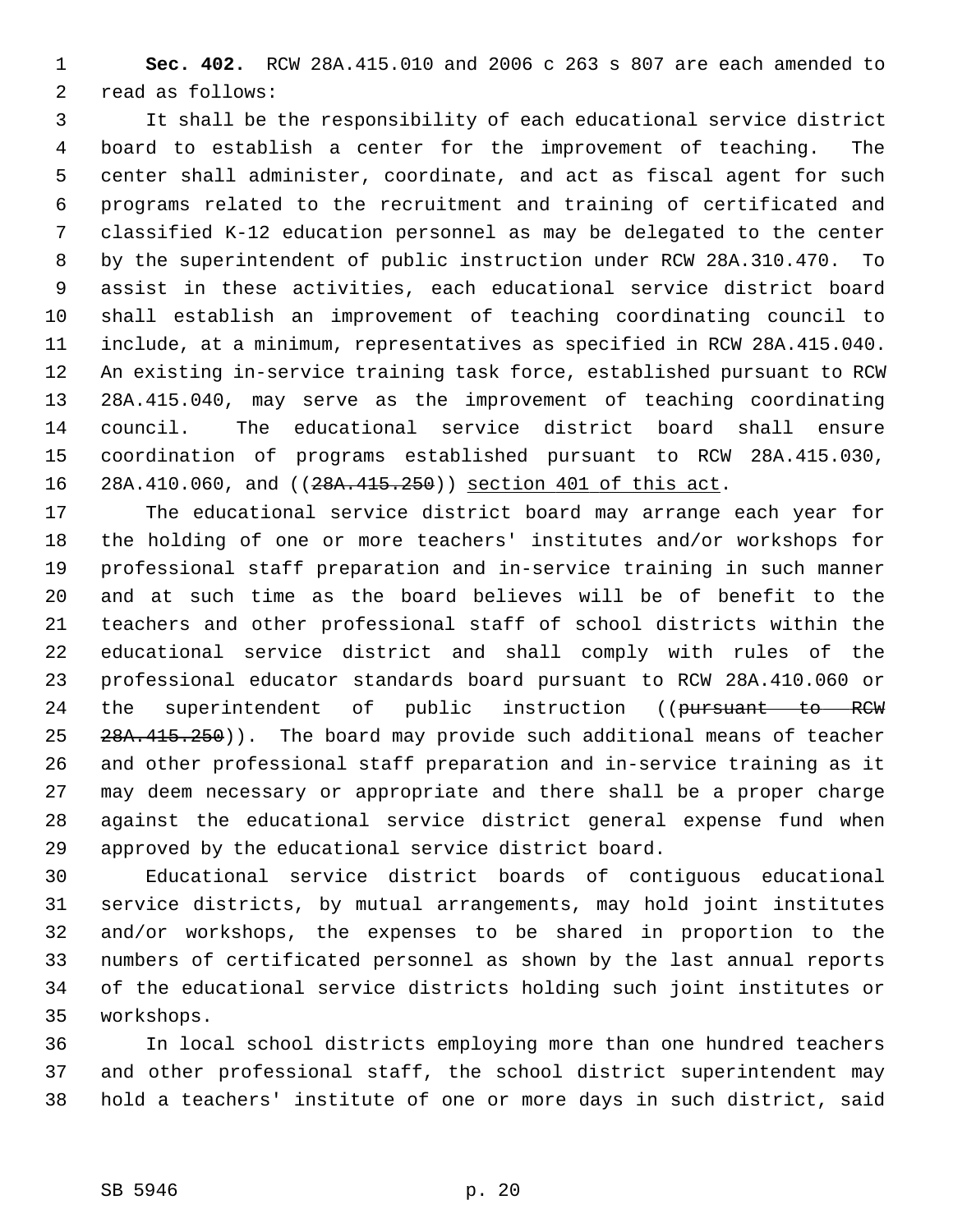1 institute when so held by the school district superintendent to be in 2 all respects governed by the provisions of this title and rules 3 relating to teachers' institutes held by educational service district 4 superintendents.

## 5 **PART V**

# 6 **PROFESSIONAL DEVELOPMENT**

 7 NEW SECTION. **Sec. 501.** A new section is added to chapter 28A.320 8 RCW to read as follows:

 9 (1)(a) The legislature finds that the school district board of 10 directors sets the vision and provides direction and oversight for the 11 school district. The legislature further finds that the school 12 district superintendent is key to the day-to-day administration of the 13 school district. The legislature intends to provide additional 14 professional development opportunities for school district directors 15 and superintendents to focus on research-based governance strategies to 16 improve student achievement.

17 (b) The office of the superintendent of public instruction shall 18 develop and annually implement a professional development program for 19 first-time school directors and school district superintendents and for 20 on-going development of school directors and superintendents. The 21 program must focus on research-based governance strategies to improve 22 student achievement.

23 (2)(a) The legislature recognizes that there have been many recent 24 changes in state educational policies that affect students, educators, 25 and school district personnel, including the adoption of the common 26 core standards and the new evaluation system. The legislature further 27 recognizes that those important changes are intended to improve the 28 performance of the educational system and student achievement. The 29 legislature understands that the importance of providing adequate 30 training and professional development for the changes in policy to have 31 the successful outcomes that are intended. The legislature further 32 intends the training to be responsive to the needs of local school 33 districts.

34 (b) For the 2013-14 and 2014-15 school years, for any adjustments 35 made to compensation provided by the school district beyond an